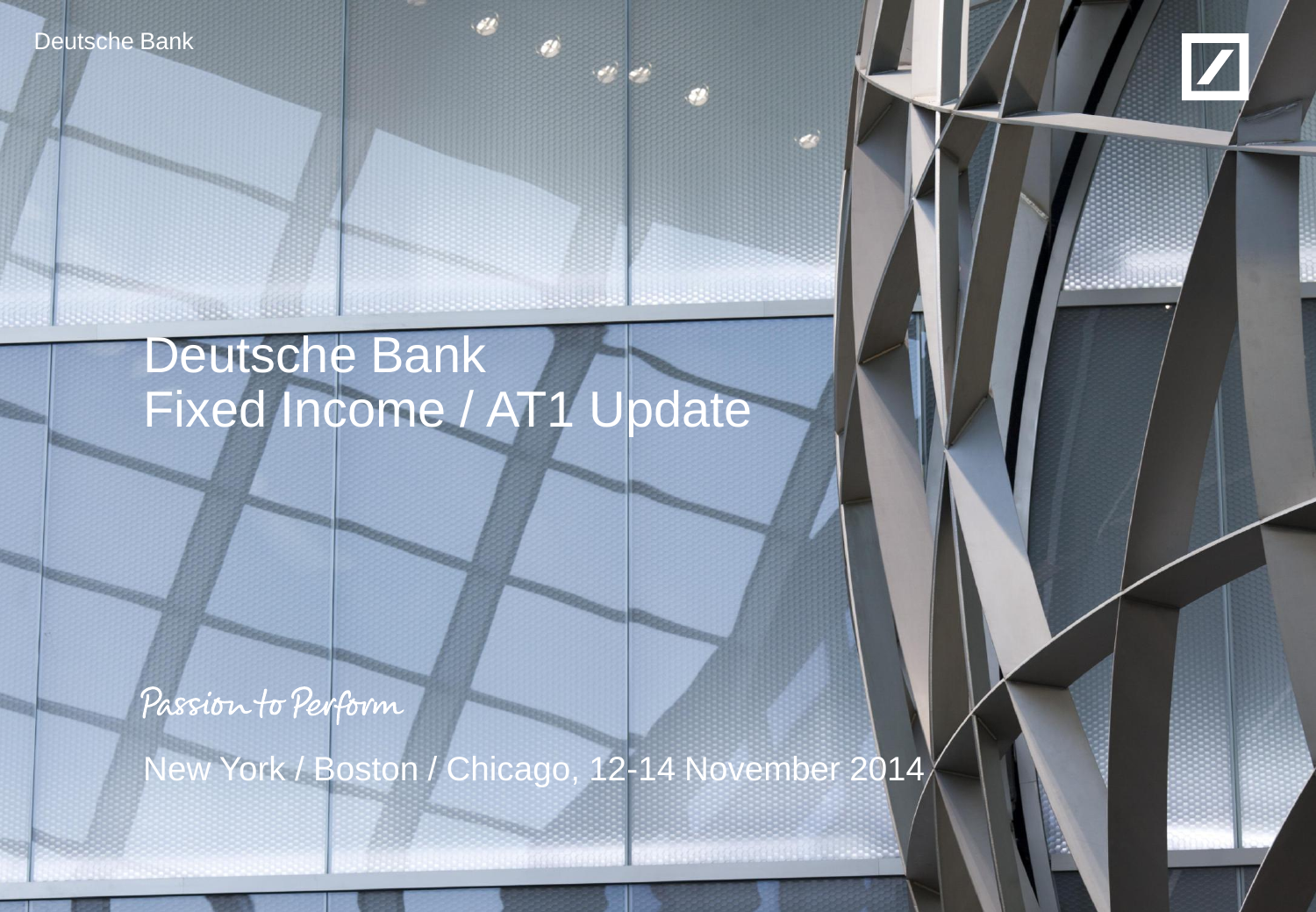## Cautionary statements

This presentation contains forward-looking statements. Forward-looking statements are statements that are not historical facts; they include statements about our beliefs and expectations and the assumptions underlying them. These statements are based on plans, estimates and projections as they are currently available to the management of Deutsche Bank. Forward-looking statements therefore speak only as of the date they are made, and we undertake no obligation to update publicly any of them in light of new information or future events.

By their very nature, forward-looking statements involve risks and uncertainties. A number of important factors could therefore cause actual results to differ materially from those contained in any forward-looking statement. Such factors include the conditions in the financial markets in Germany, in Europe, in the United States and elsewhere from which we derive a substantial portion of our revenues and in which we hold a substantial portion of our assets, the development of asset prices and market volatility, potential defaults of borrowers or trading counterparties, the implementation of our strategic initiatives, the reliability of our risk management policies, procedures and methods, and other risks referenced in our filings with the U.S. Securities and Exchange Commission. Such factors are described in detail in our SEC Form 20-F of 20 March 2014 under the heading "Risk Factors". Copies of this document are readily available upon request or can be downloaded from www.db.com/ir.

This presentation also contains non-IFRS financial measures. For a reconciliation to directly comparable figures reported under IFRS, to the extent such reconciliation is not provided in this presentation, refer to the 3Q2014 Financial Data Supplement, which is accompanying this presentation and available at www.db.com/ir.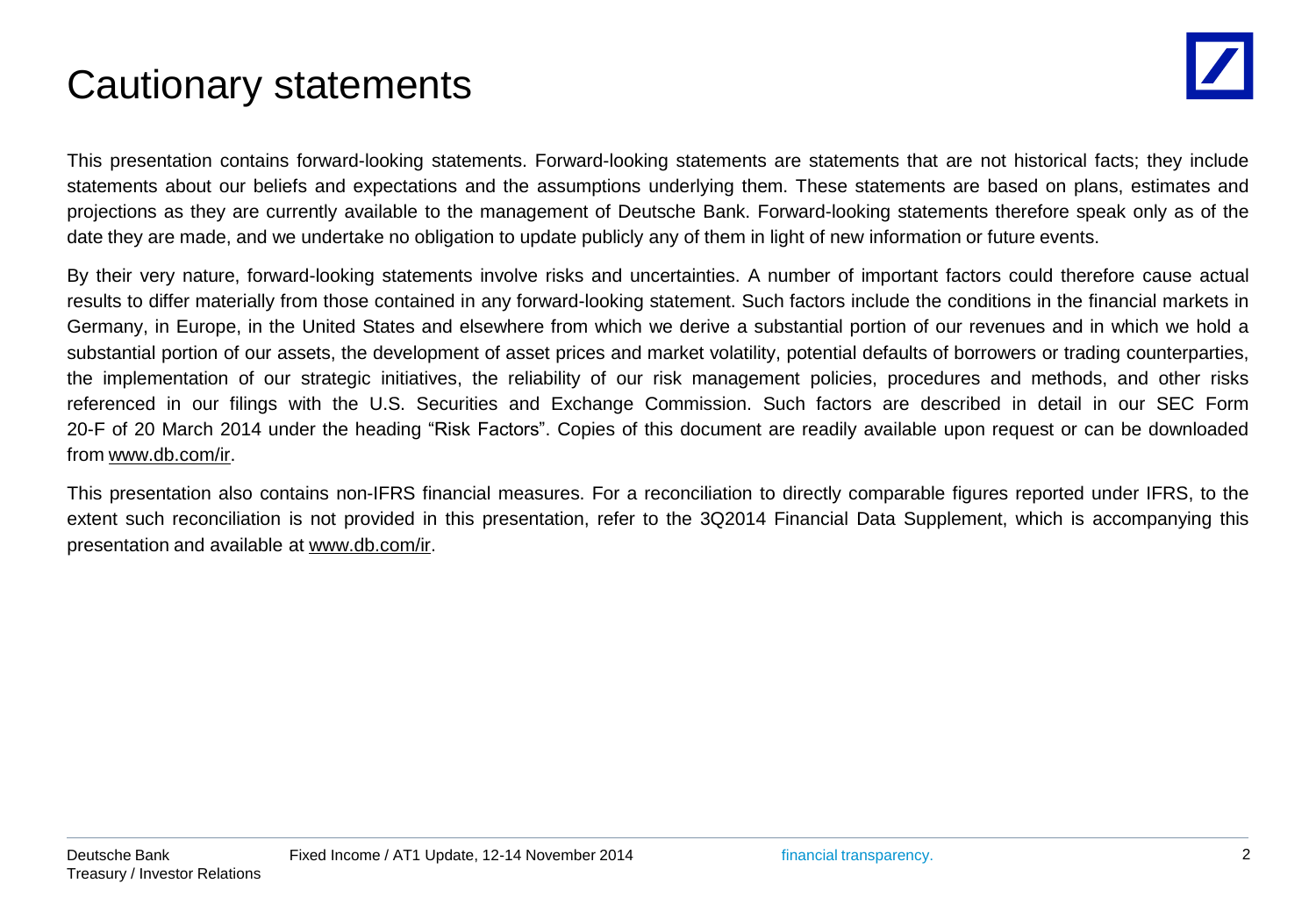### Legal Notices

#### **European Economic Area**

This document does not constitute an offer to sell, or the solicitation of an offer to buy or subscribe for, any securities referenced in this document, and cannot be relied on for any investment contract or decision. This document does not constitute a prospectus within the meaning of the EC Directive 2003/71/EC of the European Parliament and Council dated 4 November 2003, as amended (the "Prospectus Directive"). In any Member State of the European Economic Area that has implemented the Prospectus Directive, this communication is only addressed to, and directed at, qualified investors in that Member State within the meaning of the Prospectus Directive.

#### **United Kingdom**

This communication is only being distributed to, and is only directed at, (i) persons who are outside the United Kingdom or (ii) investment professionals falling within Article 19(5) of the Financial Services and Markets Act 2000 (Financial Promotion) Order 2005 (the "Order") or (iii) high net worth companies falling within Article 49(2)(a) to (d) of the Order, or (iv) other persons to whom it may lawfully be communicated, (all such persons together being referred to as "relevant persons"). The securities referenced in this document are only available to, and any invitation, offer or agreement to subscribe for, purchase or otherwise acquire such securities will be engaged in only with, relevant persons. Any person who is not a relevant person should not act or rely on this document or any of its contents.

#### **Notice to U.S. Persons**

The issuer has filed a registration statement (including a prospectus) with the Securities and Exchange Commission (the "SEC") for the offering to which this communication relates. Before you invest, you should read the prospectus in that registration statement, the supplement to that prospectus the issuer expects to file with the SEC and other documents the issuer has filed and will file with the SEC for more complete information about the about the issuer and this offering. You may get these documents, once filed, free of charge by visiting EDGAR on the SEC Web site at www.sec.gov. Alternatively, the issuer, any underwriter or any dealer participating in the offering will arrange to send you the prospectus after filing if you request it by calling Deutsche Bank at +49 69 910-35395

#### NOT FOR PUBLICATION IN CANADA, AUSTRALIA AND JAPAN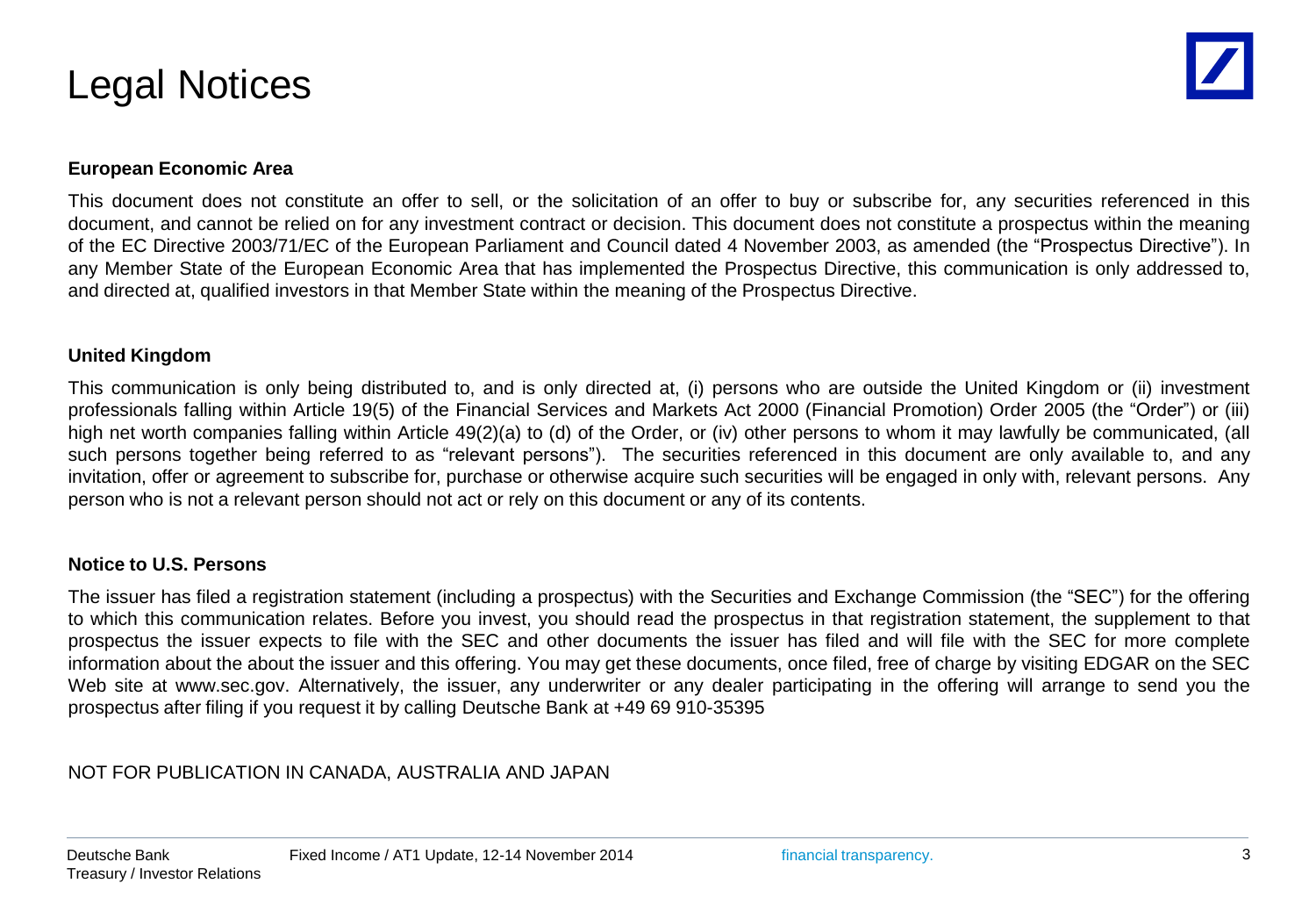Agenda



## **1 AT 1 Instrument**

2 Results, AQR and Strategy

Appendix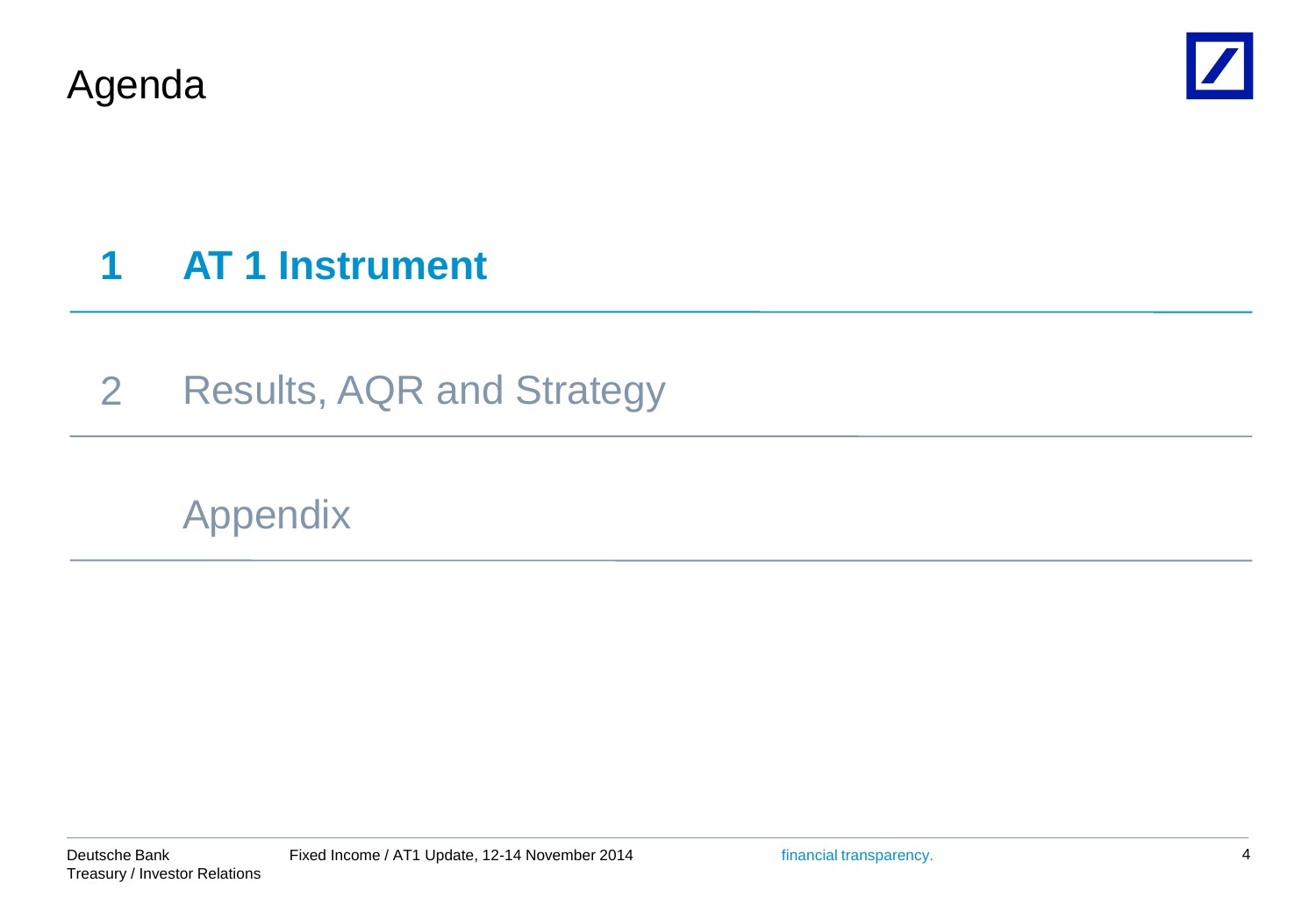



DB's SEC registered CRD4/CRR compliant Additional Tier 1 ("AT1") capital

Strengthens capital base and supports expected future leverage ratio requirements

CET1 of 14.7% / EUR 59.6 bn as of 30 September 2014

CET1 capital headroom as of 30 September 2014 of 9.6% / EUR 38.9 bn vs. trigger of 5.125%

Accelerate transition to CRD4/CRR capital structure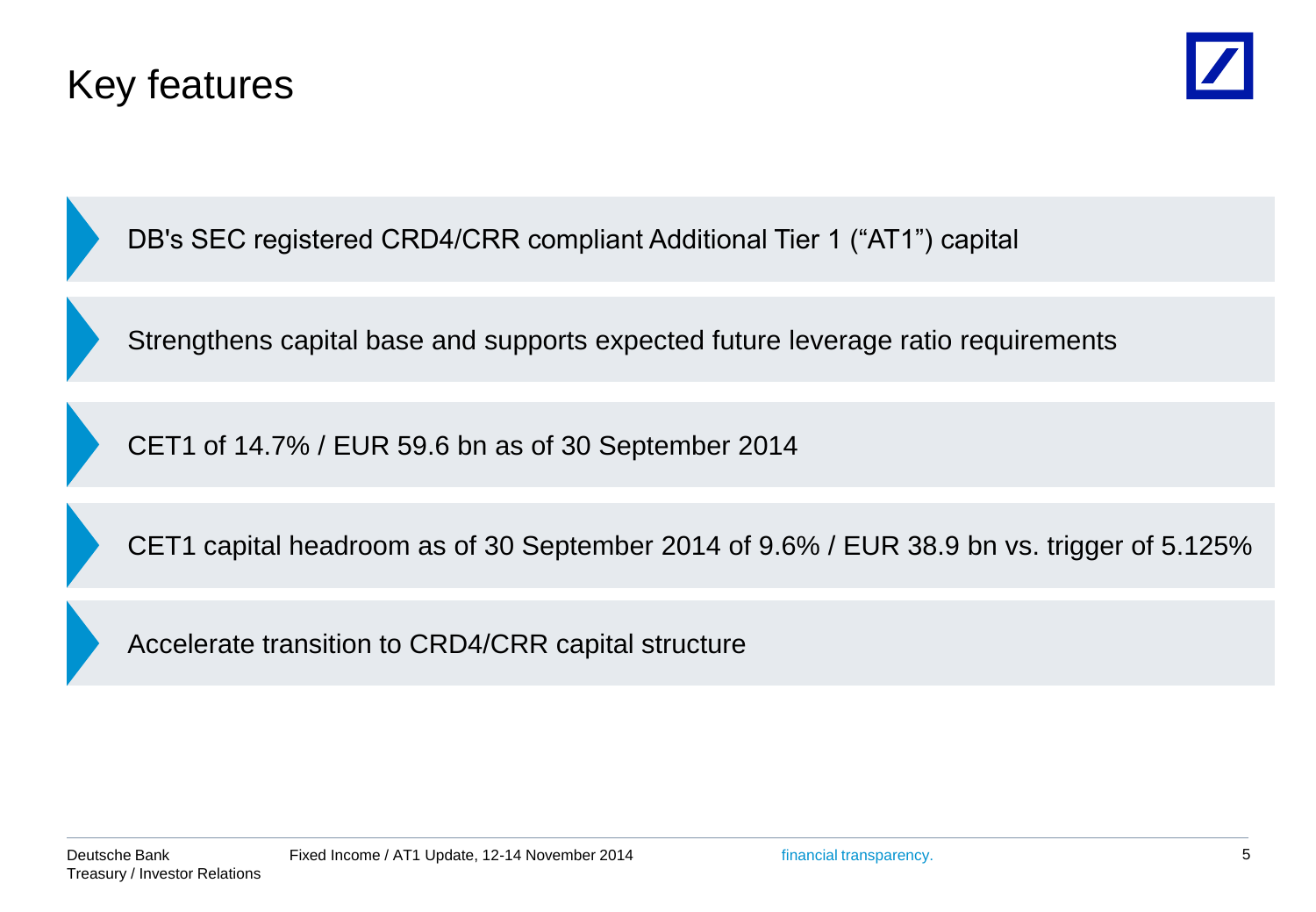### Additional Tier 1 – Draft terms & conditions (see prospectus supplement for detailed description)



| <b>Issuer</b> | Deutsche Bank Aktiengesellschaft, Frankfurt am Main                                                                                                                                                                                                                                                                                                                                                                                                                                                                                                                                                                                                                                                                                                                                            |
|---------------|------------------------------------------------------------------------------------------------------------------------------------------------------------------------------------------------------------------------------------------------------------------------------------------------------------------------------------------------------------------------------------------------------------------------------------------------------------------------------------------------------------------------------------------------------------------------------------------------------------------------------------------------------------------------------------------------------------------------------------------------------------------------------------------------|
| <b>Notes</b>  | <b>CRD4/CRR compliant USD-denominated Additional Tier 1 Notes</b><br>Write-down, in whole or part, at 5.125% CET1 ratio (phase-in/group); write-up possible<br>Perpetual Non-Call [X] with 5 year call intervals thereafter (unless written-down)<br>Fixed rate with reset over 5-year swap rate, payable annually<br>Non-cumulative discretionary cancellation of coupon payments; mandatory cancellation as<br>required by the CRR<br>Insolvency claims pari passu with claims in respect of subordinated obligations relating to<br>legacy Tier 1 preferred securities<br>Regulatory resolution measures (incl. bail-in)<br>Extraordinary call rights relating to regulatory and tax (any time, incl. written-down)<br>State of New York law with subordination provisions under German law |
| Offering      | USD 200,000 x USD 200,000 denomination<br><b>SEC</b> registered<br>Euro MTF of the Luxembourg Stock Exchange (unregulated market segment)                                                                                                                                                                                                                                                                                                                                                                                                                                                                                                                                                                                                                                                      |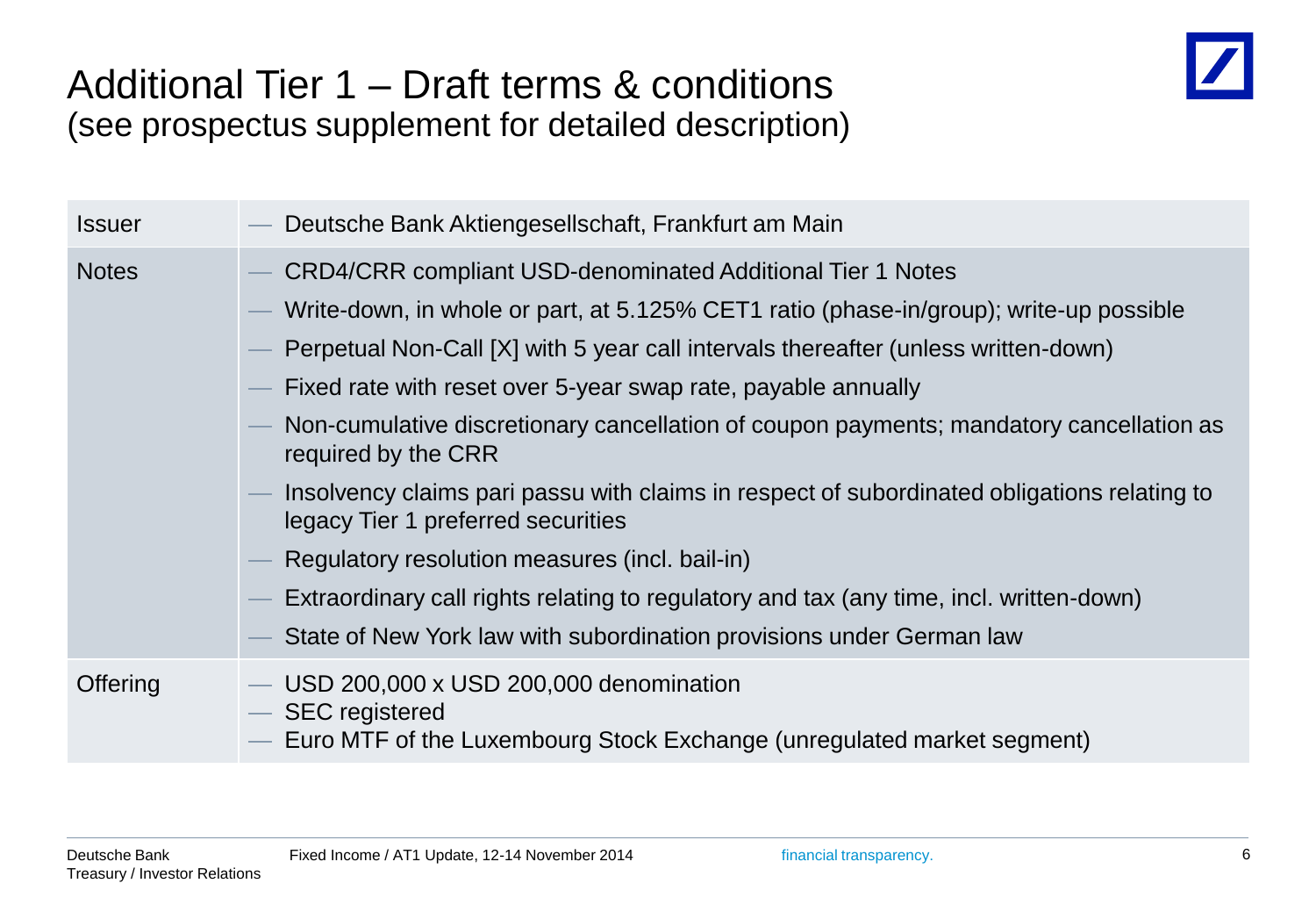

### Additional Tier 1 – Draft structural features (see prospectus supplement for detailed description)

| <b>Feature</b>                       | <b>Mechanism</b>                                                                                                                                                                                                                                                                                                                                                                                                                                                                                                                                                                                                                                                                                                                                         |
|--------------------------------------|----------------------------------------------------------------------------------------------------------------------------------------------------------------------------------------------------------------------------------------------------------------------------------------------------------------------------------------------------------------------------------------------------------------------------------------------------------------------------------------------------------------------------------------------------------------------------------------------------------------------------------------------------------------------------------------------------------------------------------------------------------|
| Cancellation of<br>interest payments | Interest payments will not be made, if the Bank elects to cancel the payment, in whole or in part, at its sole discretion.<br>Interest payments will be cancelled:<br>to the extent such payment of interest, together with any distributions previously made on Tier 1 Instruments in the<br>then current fiscal year, would exceed a sum of Available Distributable Items, increased by the aggregate interest<br>expense relating to Tier 1 Instruments reflected in the financial statements for the preceding year (see page 10), or<br>if and to the extent the competent supervisory authority orders the Bank to cancel an interest payment in whole or in<br>part or another prohibition of interest payments is imposed by law or an authority |
| Write-down<br>mechanism              | "Trigger Event" will have occurred if the CET1 ratio of the Bank, determined on a consolidated basis, falls below 5.125%<br>(phase-in). The write-down will be effected on a pro-rata basis among all AT1 instruments sharing a trigger-based write-<br>down mechanism in an aggregate amount as required to restore the consolidated CET1 ratio of the Bank to 5.125%                                                                                                                                                                                                                                                                                                                                                                                   |
| Write-up<br>mechanism                | The Bank may at its sole discretion in fiscal years subsequent to a write-down effect a write-up of the AT1 Instruments<br>on a pro rata basis. The amount of such write-up will be limited by the proportion of the annual profit of the Bank which<br>represents the share of the initial nominal amount of an individual AT1 Instrument subject to a write-down in the<br>aggregate Tier 1 capital of the Bank before a write-up taking effect and will be further limited by MDA restrictions (Art.<br>141 (2) CRD4 as implemented by § 10c et sq. German Banking Act (KWG) and § 37 Solvency Regulation (SolvV))<br>applicable to the Bank at the time of such intended write-up. There is no right to any write-up.                                |
| Resolution<br><b>Measures</b>        | Under the relevant resolution laws and regulations as applicable to the Issuer from time to time, the Notes may be<br>subject to the powers exercised by the Issuer's competent resolution authority to: (A) write down, including write down to<br>zero, the claims for payment of the principal amount, the interest amount or any other amount in respect of the Notes;<br>(B) convert the Notes into ordinary shares or other instruments qualifying as core equity tier one capital; and/or (C)<br>apply any other resolution measure, including, but not limited to, (i) any transfer of the Notes to another entity, (ii) the<br>amendment of the terms and conditions of the Notes or (iii) the cancellation of the Notes.                       |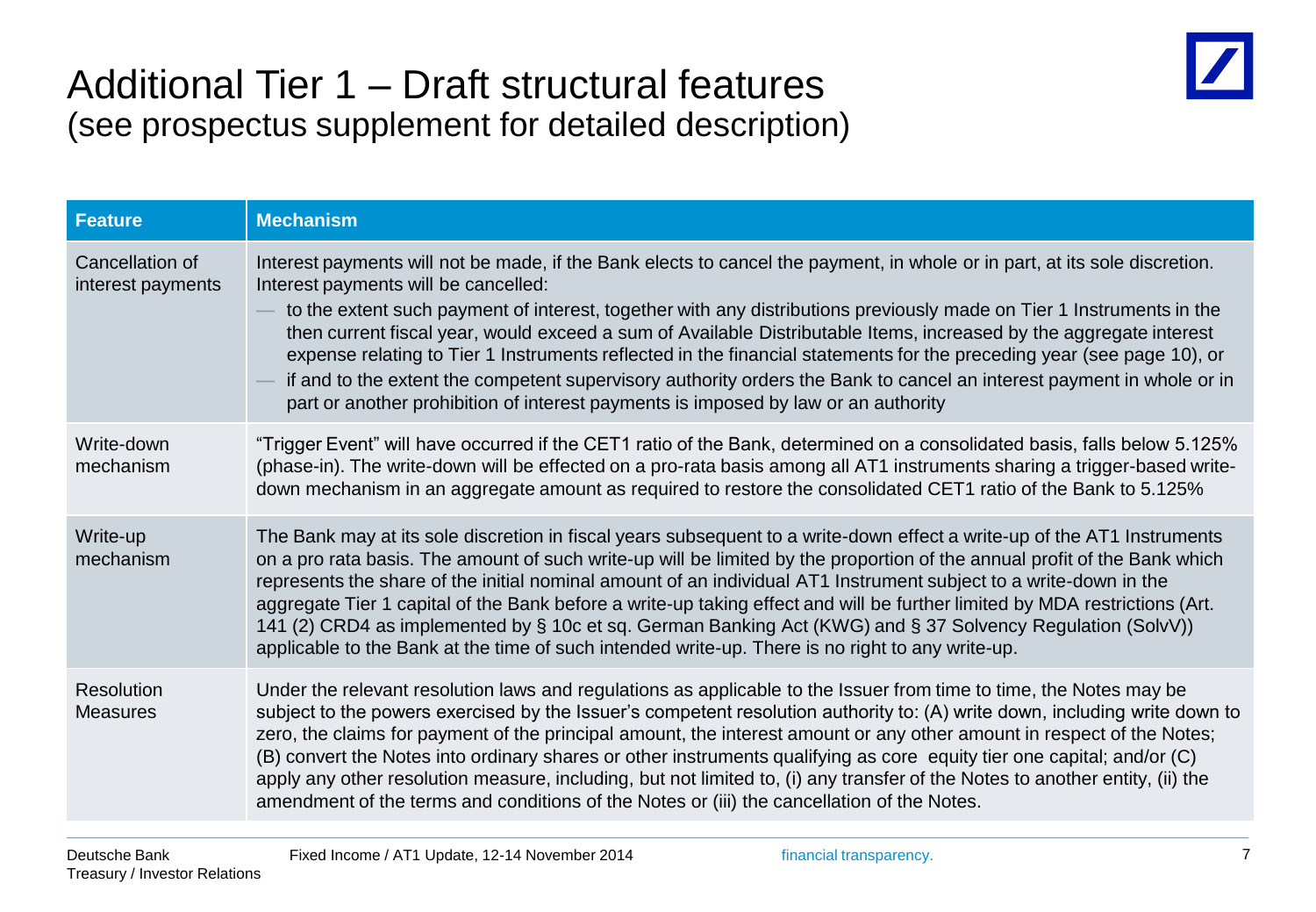# CT1/CET1 ratio development and AT1 headroom above trigger

#### CT1/CET1 ratio (2008 – 3Q2014)(1) Reported CT1/CET1 ratio, period end Basel 2 Basel 2.5 Basel 3 11.5% 14.7% 3Q2014 3Q2015 30 Sep 2014 2015 Phase-in CET1 ratio Fully loaded CET1 ratio Trigger level for writedown mechanism Estimated headroom to trigger level $(2)$  on a fully loaded basis(3) > 10% (target) 5.125% EUR 38.9 bn<sup>(2)</sup> EUR > 35 bn<sup>(2)</sup> EUR > 19 bn<sup>(2)</sup> CET1 ratio 7.0% 8.7% 8.7% 9.5% 11.4% 12.8% 13.2% 14.7% 14.7% 2008 2009 2010 2011 2012 2013 1Q14 2Q14 3Q14 Estimated headroom to trigger level<sup>(2)</sup>

AT1: Headroom above trigger

(1) Core Tier 1 / Common Equity Tier 1 ratio under relevant regulatory framework for 2008-2014

(2) This analysis is presented for illustrative purposes only and is not a forecast of Deutsche Bank's results of operations or capital position; pro-forma figures based on CRD4/CRR in its final implementation; RWAs under CRD4/CRR (phase-in) at EUR 404 bn as per 30 September 2014 and assumed to remain unchanged at 31 December 2015; linear phase-in of deductions of 20% p.a. starting in 2014 until 2018

(3) Assuming that the provisions of CRD4/CRR which will apply by 2019 were to apply already in 2015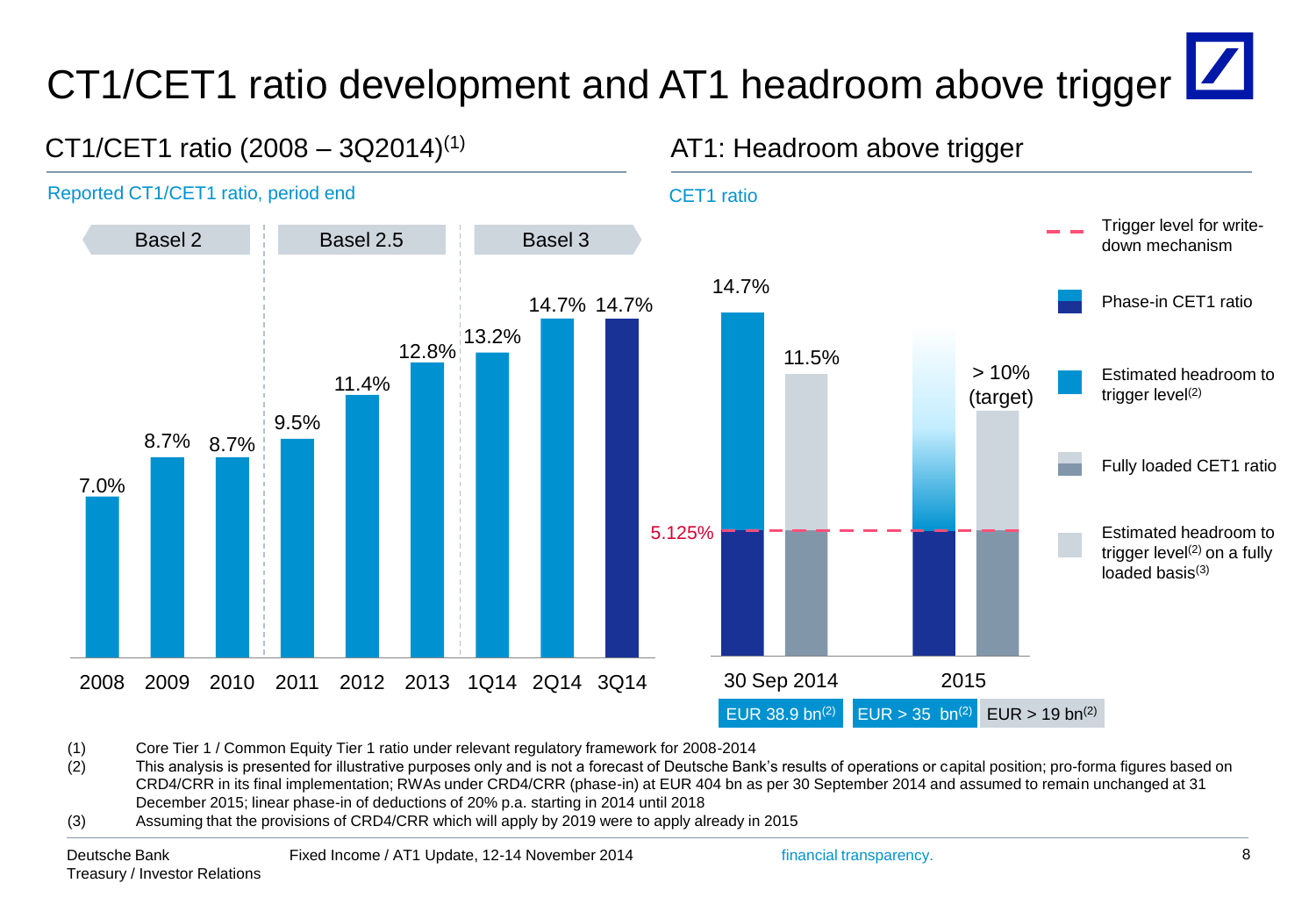## AT1: Headroom above distribution restrictions





The Additional Tier 1 Securities will rank senior to the Ordinary Shares in insolvency. It is the current intention of the Bank to take this ranking into consideration when determining discretionary distributions. It should be noted however that under German law and the Bank's Articles of Association, the shareholders as represented at the Annual General Meeting are empowered to decide dividends on common shares. The Bank may depart from this approach at its sole discretion.

Note: Maximum distributable amount ("MDA") restrictions on discretionary distributions (2) will apply upon combined buffer breach; phase-in starting in Jan 2016, completed by Jan 2019

<sup>(1)</sup> Combined buffer: G-SIB additional buffer (2% as per Financial Stability Board publication as per 06 November 2014) and capital conservation buffer (2.5%)

<sup>(2)</sup> Including dividends on ordinary shares, coupon payments on AT1 instruments and variable compensation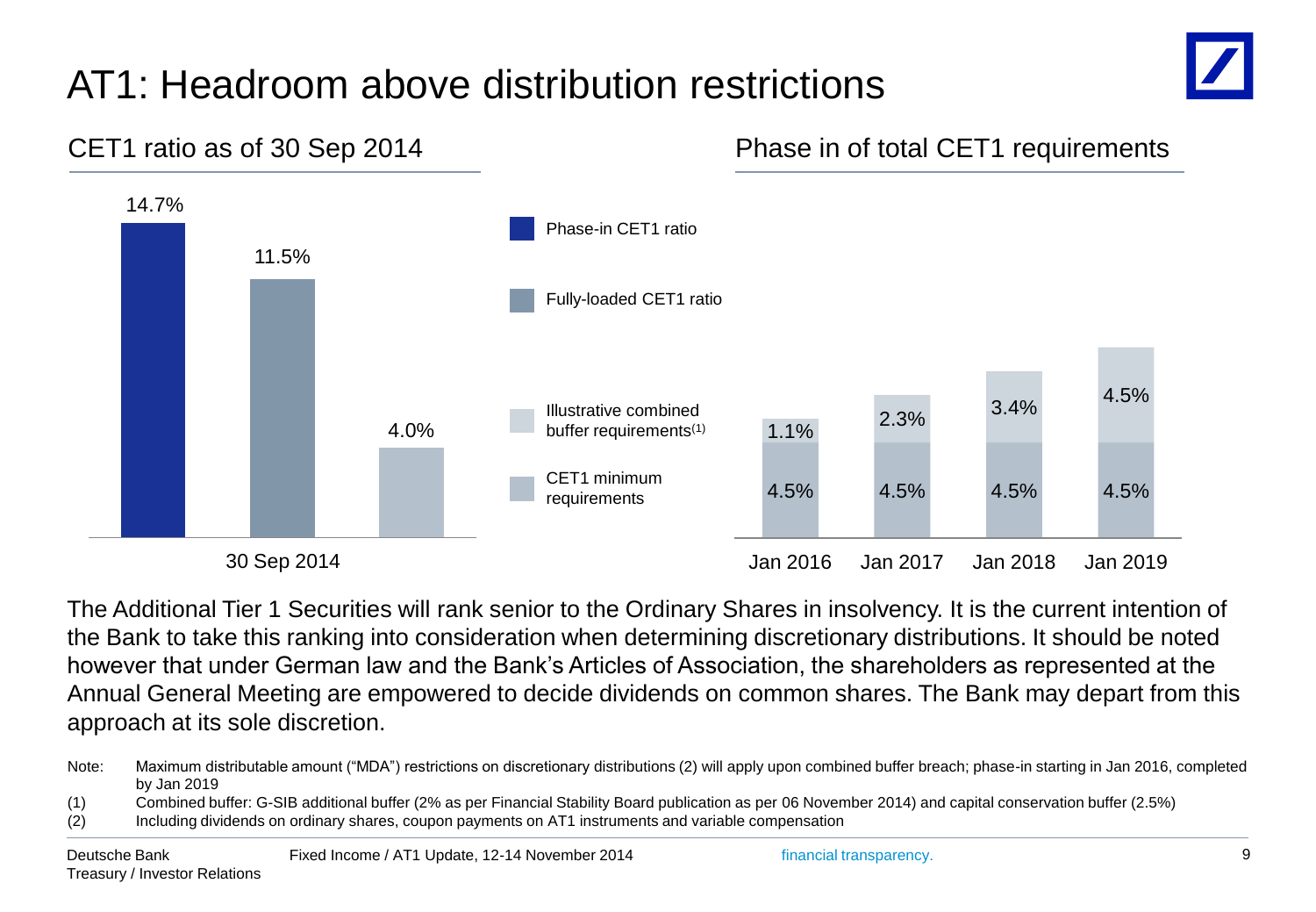### Payment capacity for distributions on AT1 T1/AT1 interest expense are added to ADI



- Available Distributable Items ("ADI")
- Aggregate amount of interest expenses relating to Distributions on Tier 1 Instruments; as already recorded in P&L
- (1) See Prospectus Supplement page 50
- Total payment capacity for AT1 instruments is "Available Distributable Items" plus "Aggregate amount of interest expenses relating to Distributions on Tier 1 Instruments"(1) from previous year (as already recorded in P&L); see prospectus for definitions
- Payment capacity for 2014 coupons would be EUR 2.7 bn, based on 2013
- Payment capacity is consumed on a sequential basis through the year by distributions on Tier 1 and common equity
- AT1 coupon on 30 April (first coupon on 30 April 2015), payable annually, prior to payment of common dividend
- Deutsche Bank has paid a common dividend over the last 50 years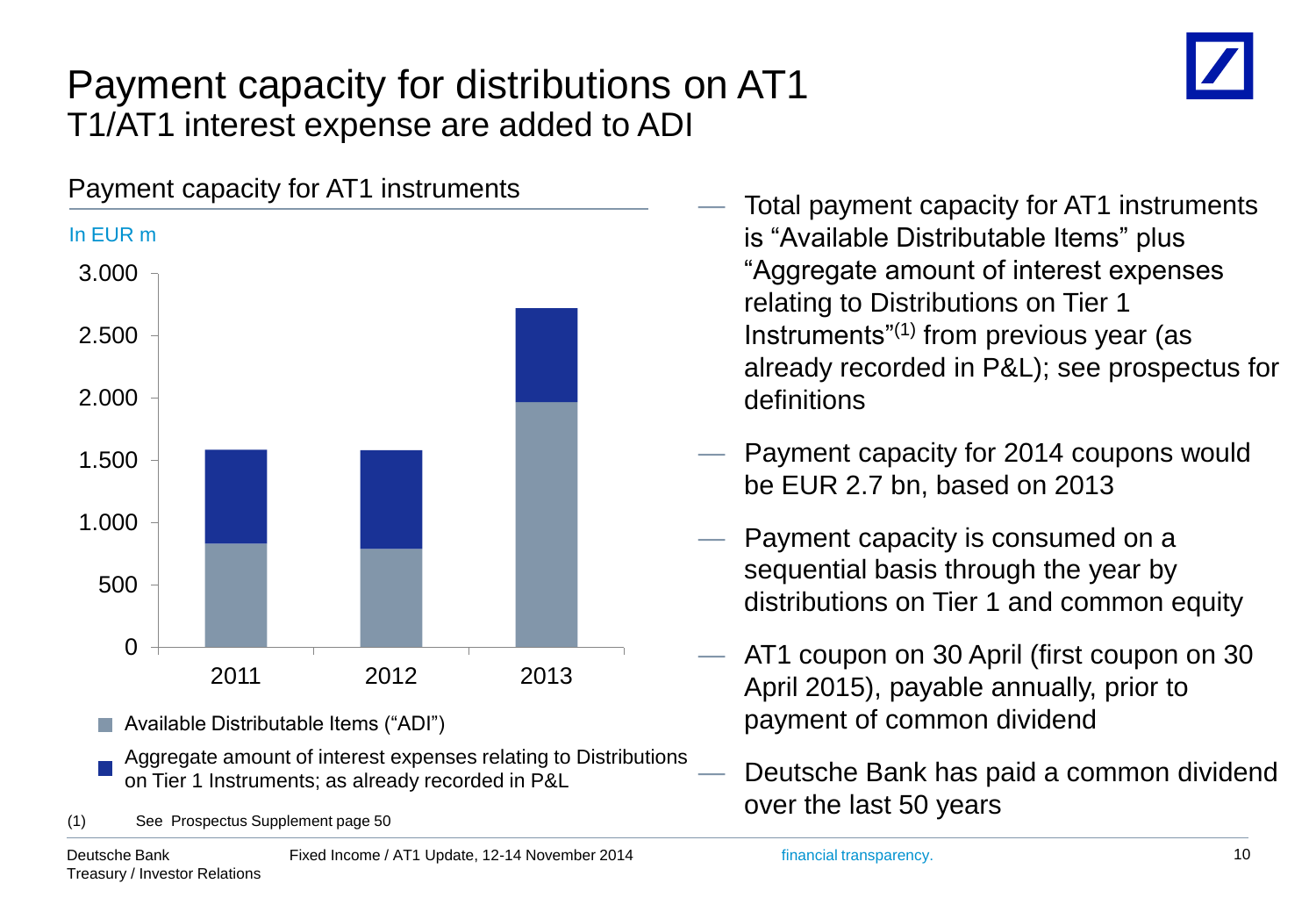### AT1 instrument Deutsche Bank format



Trigger level: 5.125% CET1 (no super-equivalence)

Capital buffer: Significant buffer of 9.6% / EUR 38.9 bn vs. trigger of 5.125% (Sep 2014)

Distributions: ADI increased by interest expenses for Tier 1 from previous year

Interest-rate risk: 5-year reset over swap rate limits exposure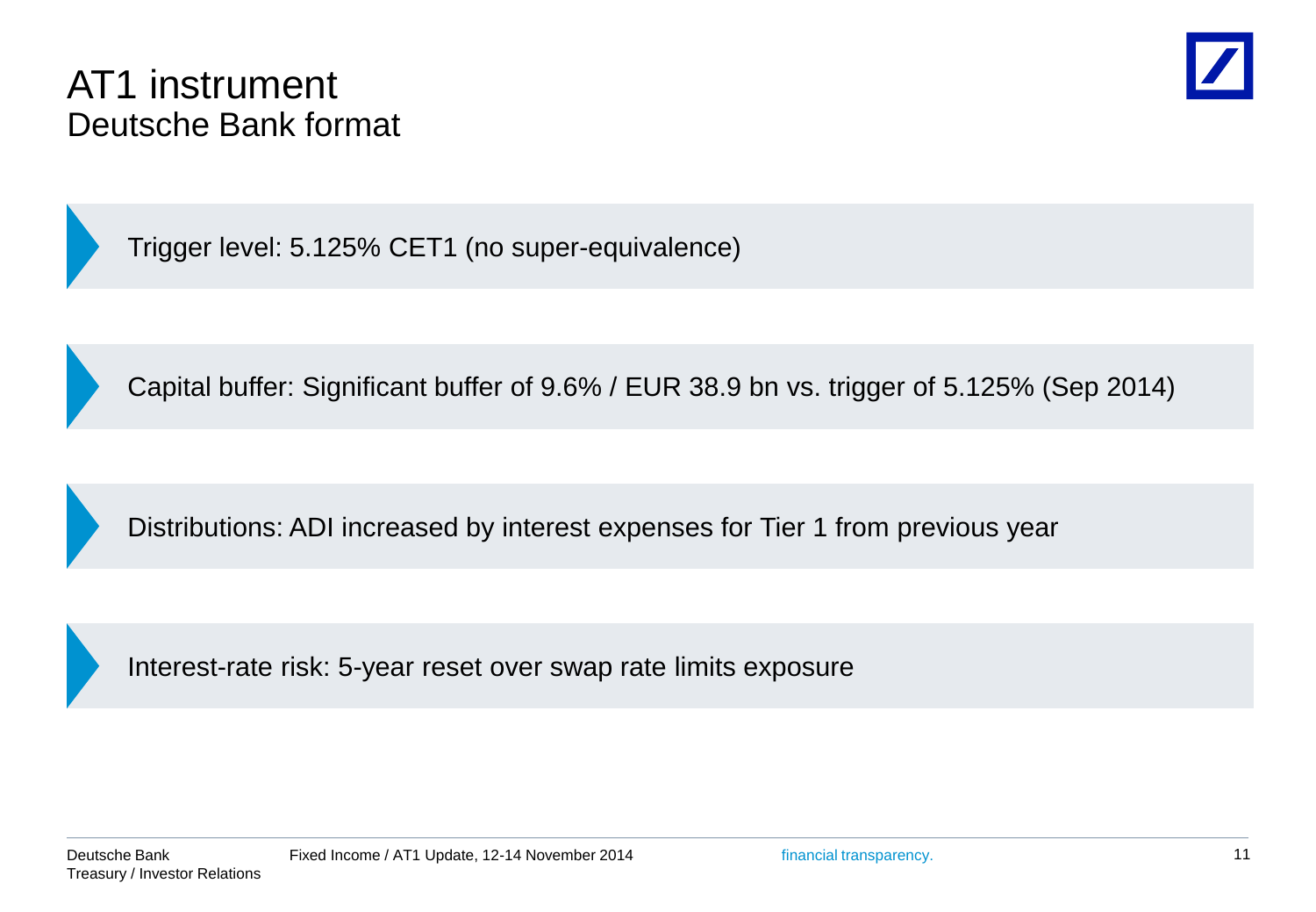Agenda



## 1 AT 1 Instrument

## **2 Results, AQR and Strategy**

### Appendix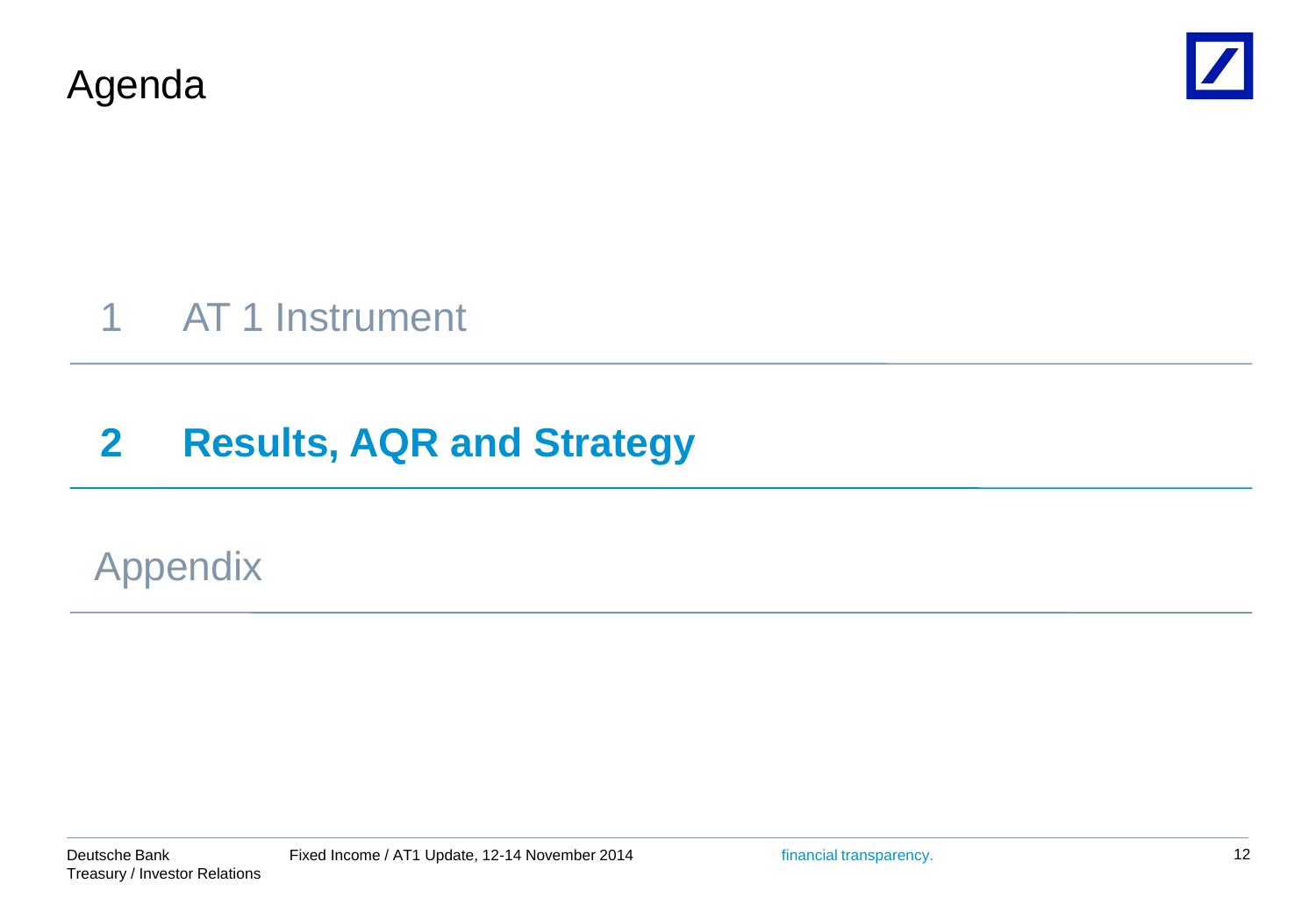

#### 2013 and 9M2014: Results at a glance In EUR bn, unless otherwise stated

|                      |                                               | 2012  | 2013                          | 9M2013 | 9M2014      |
|----------------------|-----------------------------------------------|-------|-------------------------------|--------|-------------|
|                      | Income before income taxes                    | 0.8   | 1.5                           | 3.2    | 2.9         |
|                      | Net income                                    | 0.3   | 0.7                           | 2.0    | 1.3         |
| <b>Profitability</b> | Diluted EPS (in EUR)                          | 0.26  | 0.62                          | 1.90   | 1.00        |
|                      | Post-tax return on average active equity      | 0.5%  | 1.2%                          | 4.9%   | 2.8%        |
|                      | Cost / income ratio (reported)                | 92.5% | 89.0%                         | 82.0%  | 85.0%       |
|                      | Cost / income ratio (adjusted) <sup>(1)</sup> | 73.1% | <b>72.5%</b>                  | 69.2%  | 73.6%       |
|                      |                                               |       | 31 Dec 2012(2) 31 Dec 2013(2) |        | 30 Sep 2014 |
|                      | <b>Total assets IFRS</b>                      | 2,022 | 1,611                         |        | 1,709       |
| <b>Balance</b>       | Leverage exposure $(3)$                       | 1,683 | 1,445                         |        | 1,526       |
| <b>sheet</b>         | Risk-weighted assets (CRD4, fully-loaded)     | 401   | 350                           |        | 402         |
|                      | Tangible book value per share (in EUR)        | 40.32 | 37.87                         |        | 37.37       |
|                      |                                               |       |                               |        |             |
| <b>Regulatory</b>    | Common Equity Tier 1 ratio (phase-in)         | 12.4% | 14.6%                         |        | 14.7%       |
| <b>ratios</b>        | Common Equity Tier 1 ratio (fully loaded)     | 7.8%  | 9.7%                          |        | 11.5%       |
| (CRD4)               | Leverage ratio (fully loaded) $(3)$           | 1.9%  | 2.4%                          |        | 3.2%        |

Note: Numbers may not add up due to rounding

(1) Adjusted cost base divided by reported revenues

(2) All CRD 4 measures as of 31 Dec 2012 and 31 Dec 2013 are shown pro-forma

(3) 31 Dec 2012 and 31 Dec 2013 based on previous CRD 4 rules, 30 Sep 2014 based on revised rules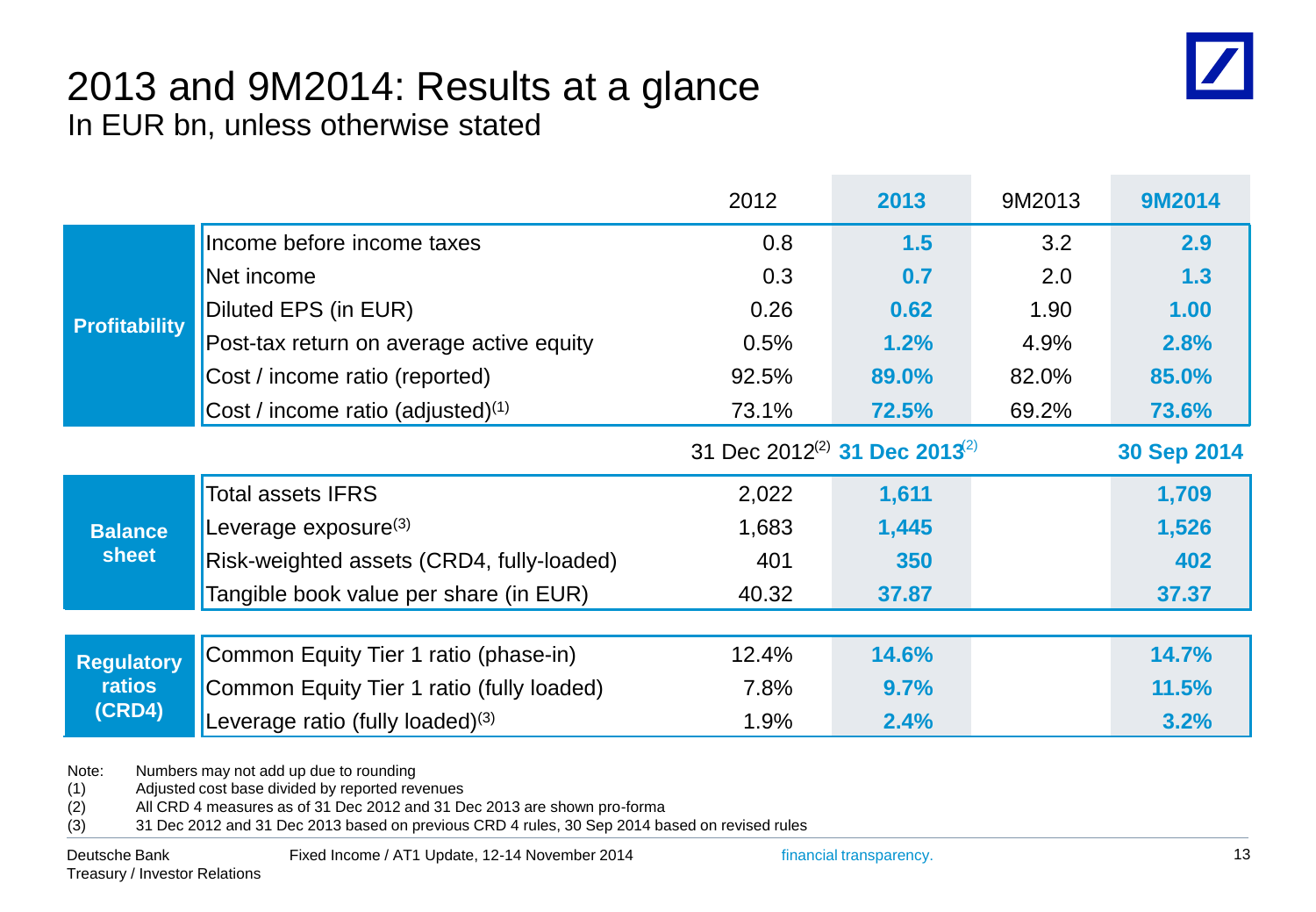## We are now in the third year of addressing issues and investing in the future, in EUR bn



(1) Core Bank-related litigation; impairment of goodwill & litigation

(2) Cost to Achieve (CtA) related to Operational Excellence program / restructuring and other severances

(3) CVA (Credit Valuation Adjustment): Adjustments made for mark-to-market movements related to mitigating hedges for Capital Requirements Regulation / Capital Requirements Directive 4 risk-weighted assets arising on CVA; DVA (Debt Valuation Adjustment): Incorporating the impact of own credit risk in the fair value of derivative contracts; FVA (Funding Valuation Adjustment): Incorporating market-implied funding costs for uncollateralized derivative positions

financial transparency.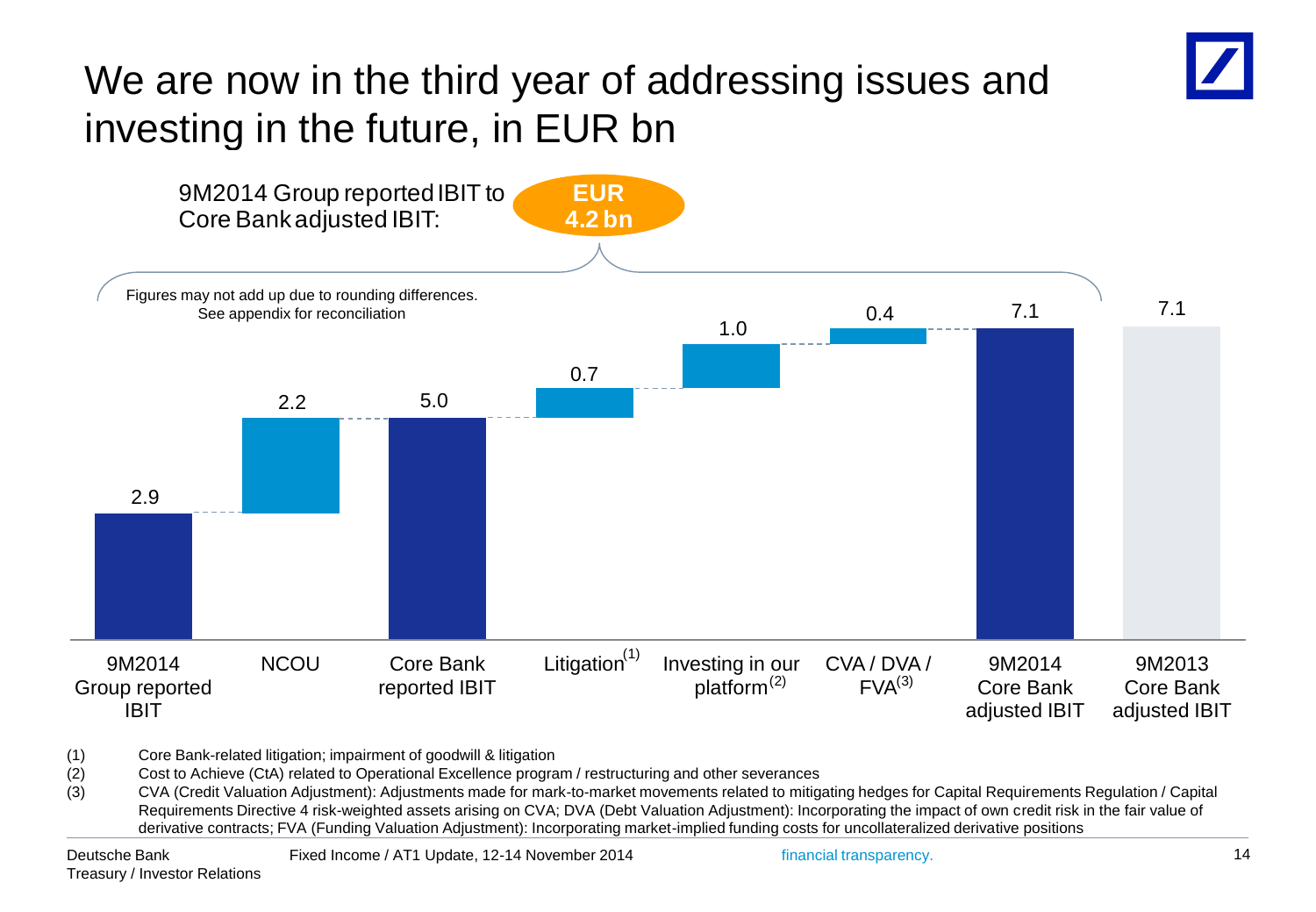

Core Bank<sup>(1)</sup> adjusted  $IBIT<sup>(2)</sup>$ , in EUR bn



Note: Adjusted figures shown based on US GAAP for 2004 to 2006 and IFRS for 2007 to 2013

(1) Group excluding NCOU from 2012 onwards (see appendix for NCOU adjusted IBIT, which is excluded above) and excluding Corporate Investments in years prior to 2012

(2) Adjusted for litigation, CtA / restructuring charges, other severances, impairment of goodwill & intangibles and CVA / DVA / FVA (see appendix for reconciliation) (3) Adjusted for transfer of discontinued "Special Commodities Group" (SCG) to NCOU, which happened in 1Q14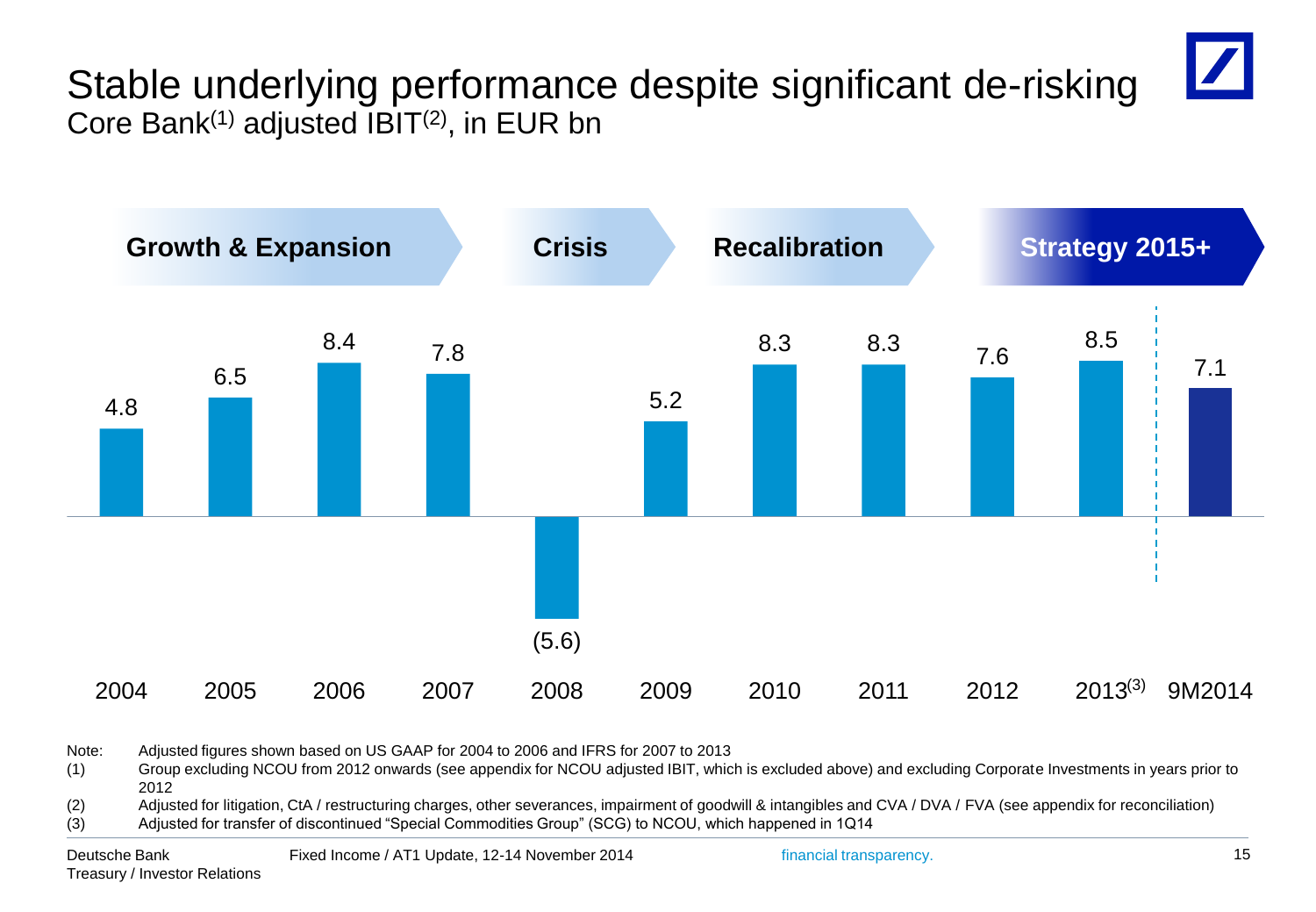### Today we are a more balanced bank Core Bank adjusted IBIT(1), in EUR bn







Note: Numbers may not add up due to rounding; Core Bank adjusted IBIT 2004 based on US GAAP; divisional adjusted IBIT contribution percentages exclude C&A (1) Adjusted for litigation, CtA / restructuring charges, other severances, impairment of goodwill & intangibles, CVA / DVA / FVA; Core Bank IBIT excludes NCOU in 2013 and Corporate Investments in 2004 and 2007; in 2004 and 2007 CB&S includes commodities businesses transferred to NCOU in 1Q2014

financial transparency.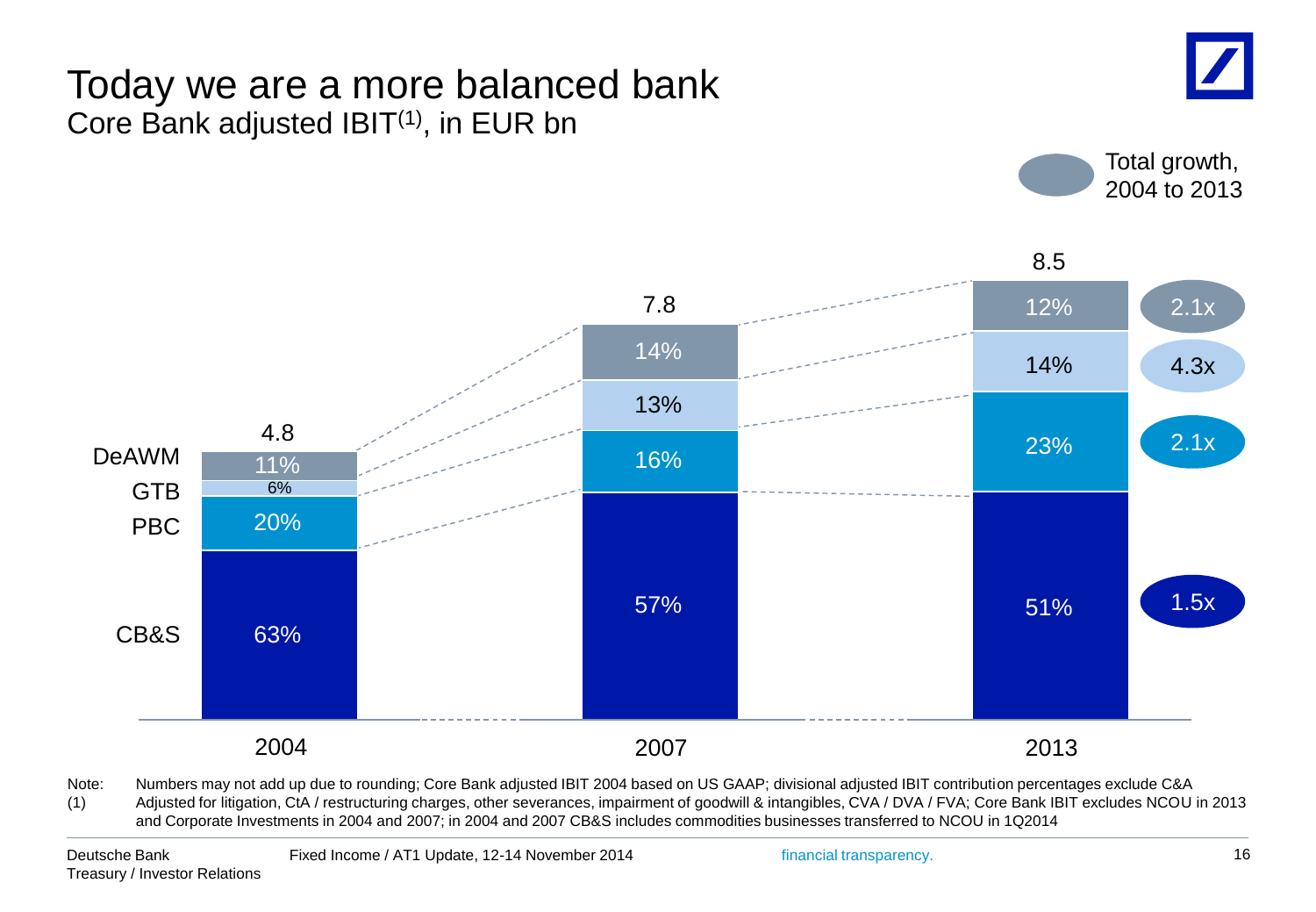### Stable underlying business contributions Adjusted income before income taxes, in EUR bn





#### 3Q2014 revenue development

| $-$ Increase vs. 3Q2013<br>driven principally by Debt<br>Sales & Trading | -Continued growth of<br>credit products, improve-<br>ment in investment &<br>insurance products |  | -Strong volumes in APAC<br>and Americas and<br>stabilizing margins<br>despite a persistently<br>challenging market<br>environment |  | - Third consecutive<br>quarter with net asset<br>inflows (EUR 17bn in<br>3Q2014) post FX effects |
|--------------------------------------------------------------------------|-------------------------------------------------------------------------------------------------|--|-----------------------------------------------------------------------------------------------------------------------------------|--|--------------------------------------------------------------------------------------------------|
|--------------------------------------------------------------------------|-------------------------------------------------------------------------------------------------|--|-----------------------------------------------------------------------------------------------------------------------------------|--|--------------------------------------------------------------------------------------------------|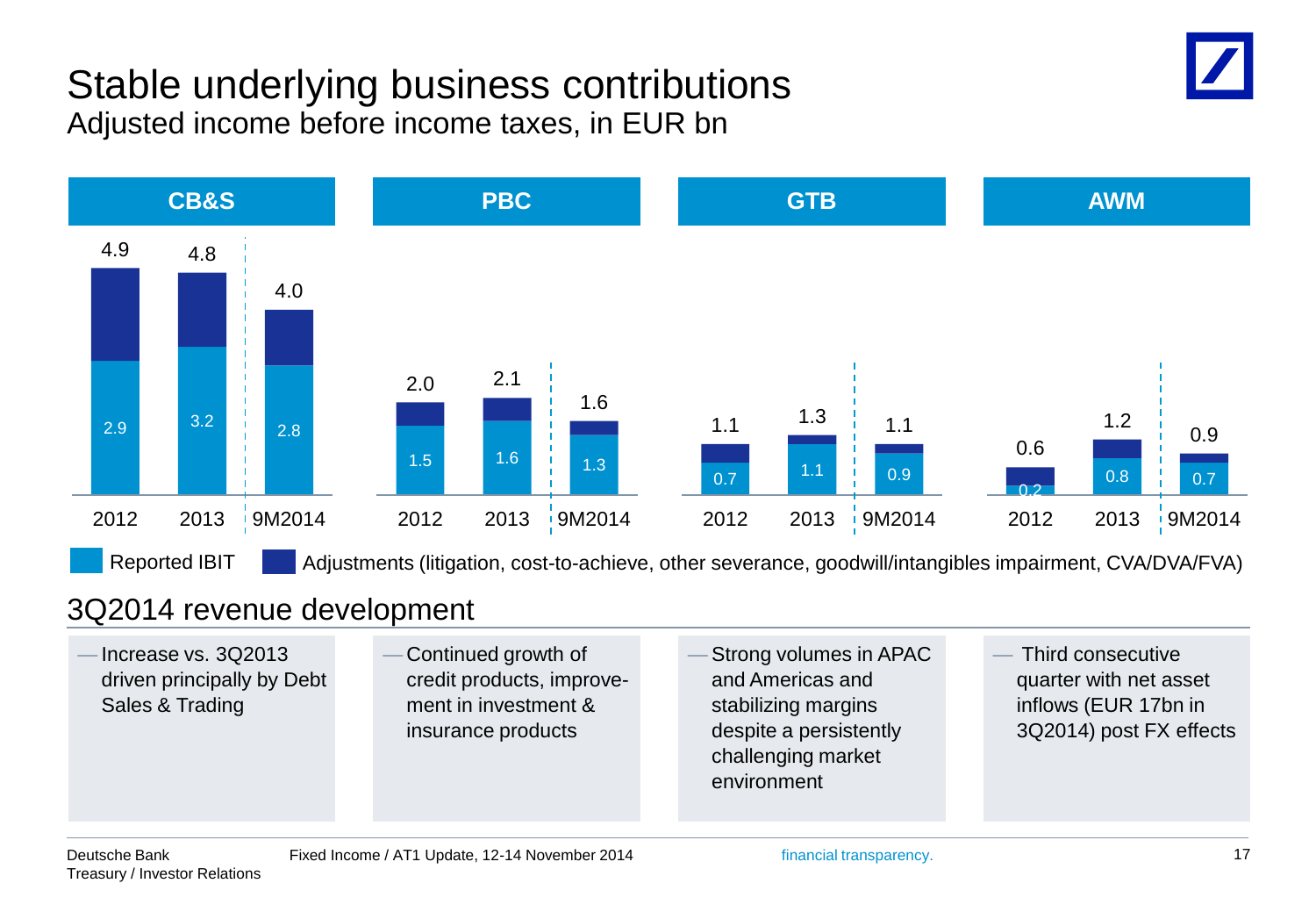## NCOU: De-risking progress



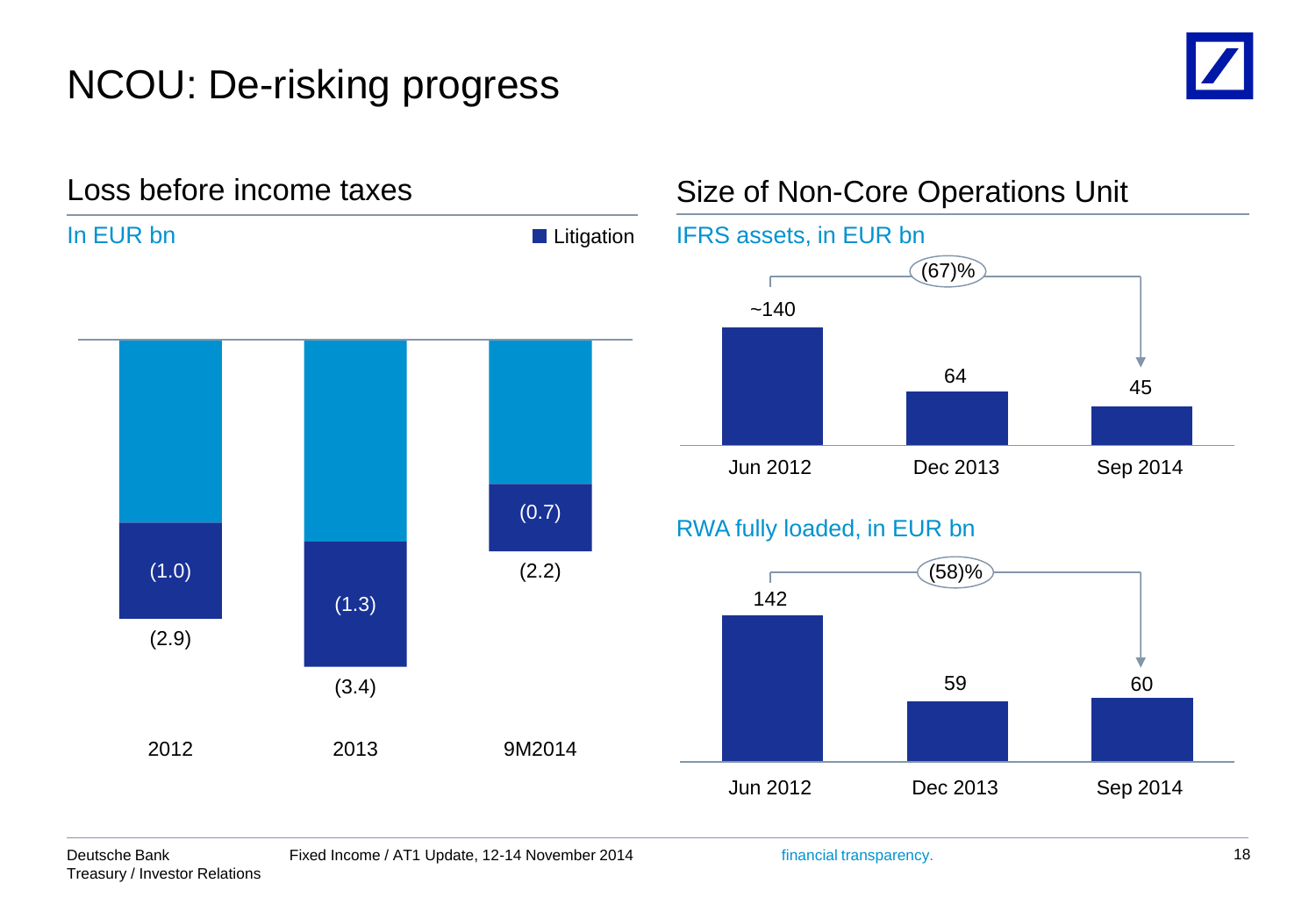### Capital: Building CET1 and leverage ratios CRD4, fully loaded





(1) 31 Dec 2012 and 31 Dec 2013 based on previous CRD 4 rules , 30 Jun 2014 and 30 Sep 2014 based on revised rules. Based on previous rules, leverage ratio as of 30 Jun 2014 was 3.4% and 3.3% as of 30 Sep 2014. See comparison on page 31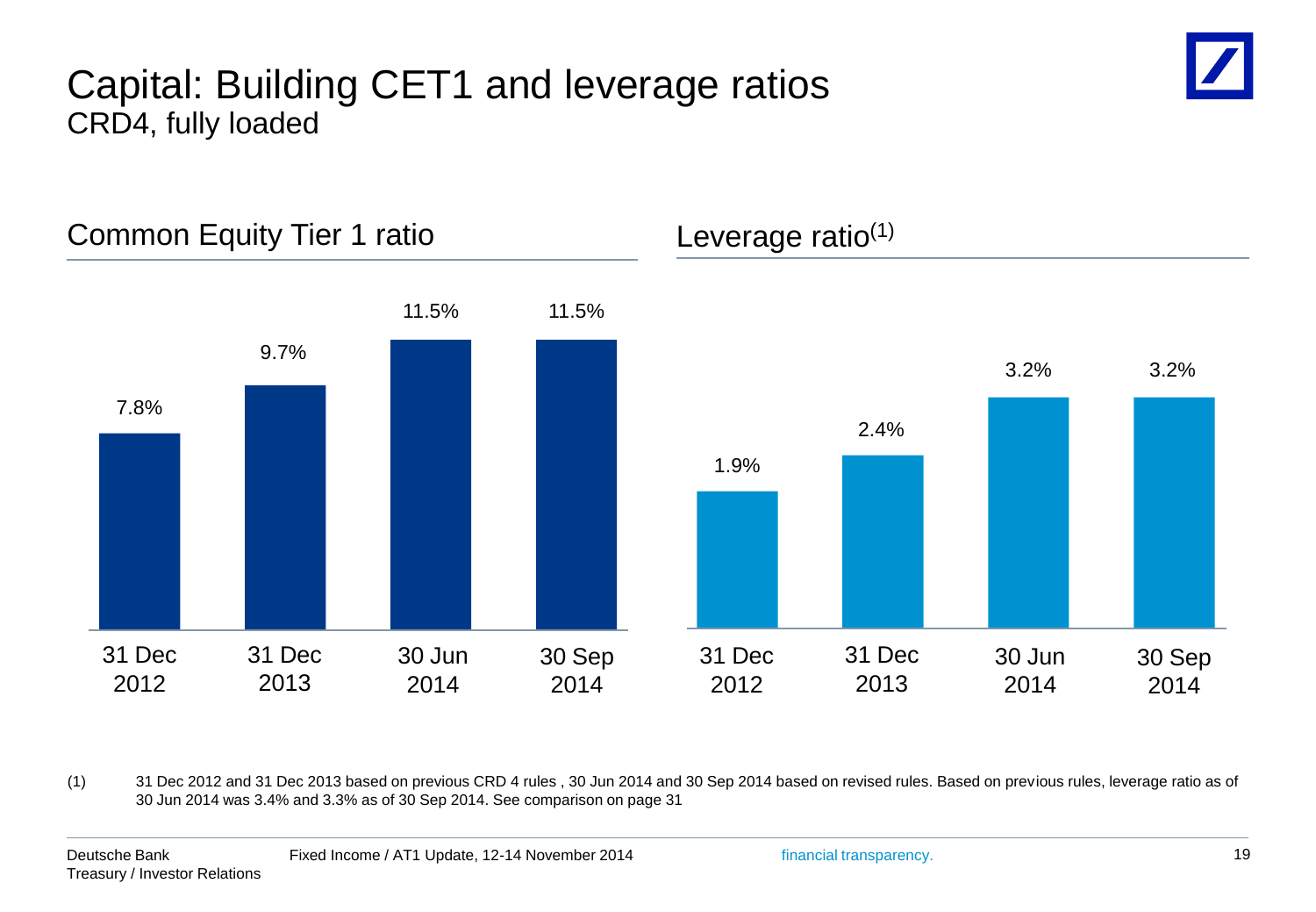# Capital: Some uncertainties removed, but headwinds remain



#### Events in the Quarter

#### **Capital**

 No adjustments necessary from Asset Quality Review / Stress Test on 3Q2014 reported CET1 capital or CRD4 leverage ratio  $\checkmark$ 

#### Leverage

Revised CRD4 leverage rules published 10 October 14<sup>(1)</sup>, aligning European rules to January 14 final Basel rules  $\checkmark$ 

#### Impact of revised CRD4 leverage exposure rules



#### **Outlook**

Further headwinds expected from:

- EBA Regulatory Technical Standards, e.g. Prudent Valuation: Potential EUR 1.5 – 2.0 bn capital impact
- $CVA^{(3)}$  RWA
- Impact from industry wide litigation settlements and continued regulatory focus on operational risks
- $SSM<sup>(4)</sup> ECB, e.g.$ 
	- Harmonization of regulatory treatments across Euro-countries
- Continued review of RWA measurement on Basel level (e.g. fundamental trading book review)

- (2) Indicative guidance as published 29 April 2014 based on BCBS rules
- (3) Credit Valuation Adjustment, implementation of EBA RTS 2013/17
- (4) Single Supervisory Mechanism

<sup>(1)</sup> Subject to No Objection period ending 2 January 2015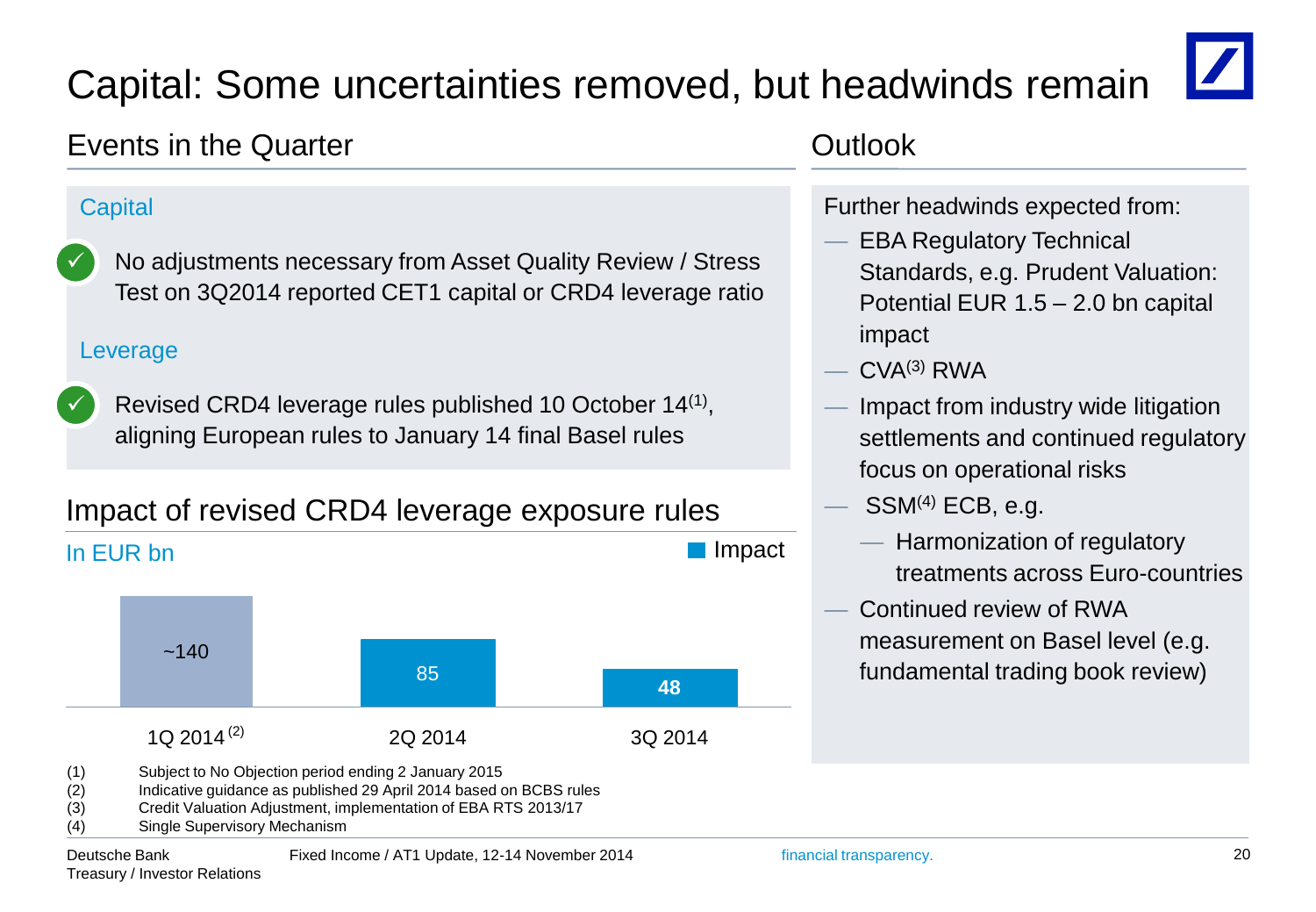## Comprehensive Assessment: Summary of results





#### **Equity raise impact**

- (1) According to CRDIV/CRR definition, transitional arrangements as of 1.1.2014 (20% phase-in)
- (2) According to CRDIV/CRR definition, transitional arrangements as of 1.1.2016 (60% phase-in)
- (3) Including join-up impact of 2bps
- Note: Results as per ECB, ie including AQR adjustment of 7bps and join-up of 2bps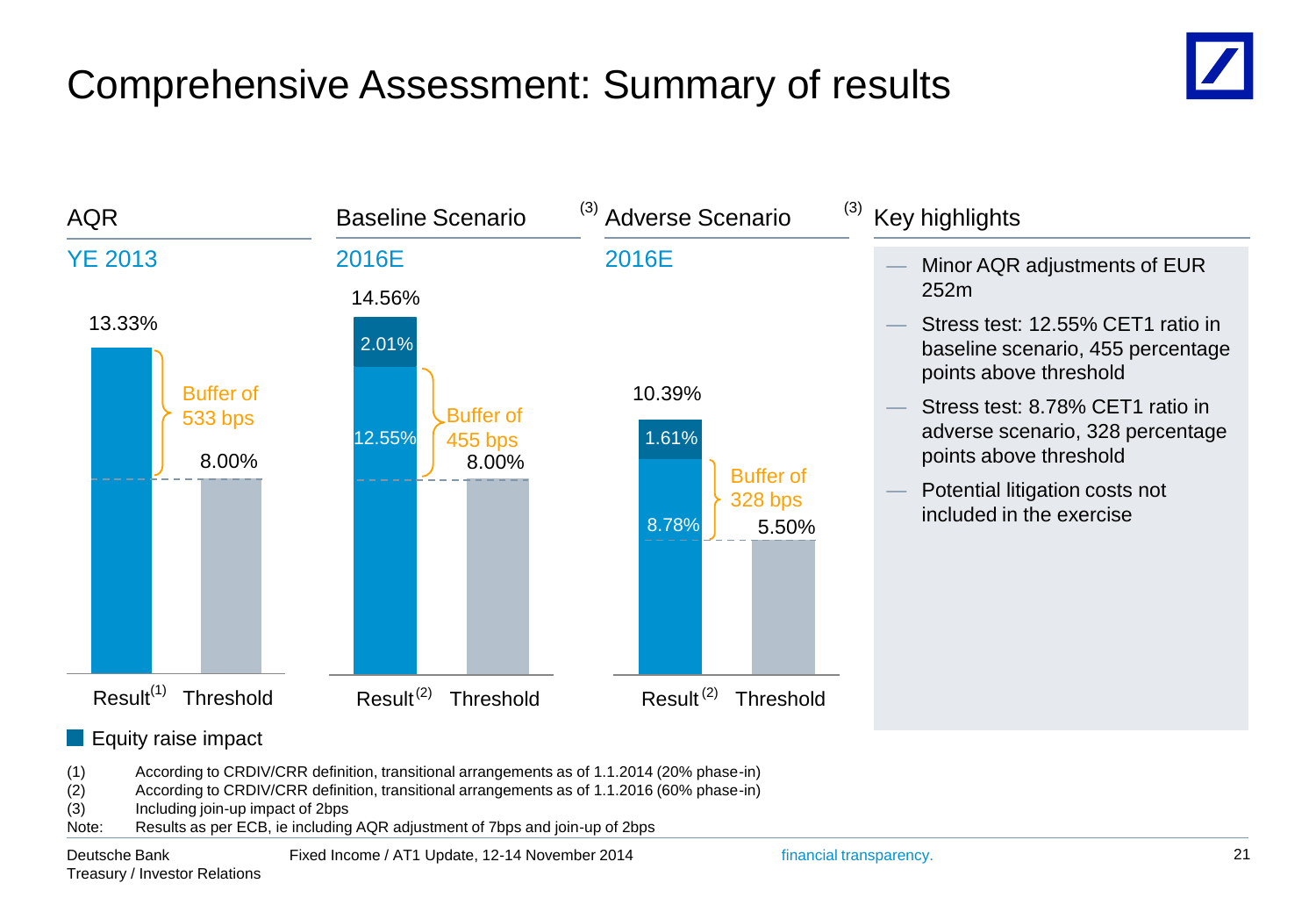### Litigation update In EUR bn



Litigation reserves Contingent liabilities



- Net litigation reserves were up EUR 0.8 bn compared to the second quarter
- Increase in reserves primarily relates to regulatory investigations
- There is significant uncertainty as to the timing and size of potential impacts; accordingly, actual litigation costs for the balance of fiscal year 2014 are unpredictable



- This includes possible obligations where an estimate can be made and outflow is more than remote but less than probable with respect to material and significant matters disclosed in our financial reporting
- Decrease in contingent liability primarily the result of establishment of reserves for certain matters



Mortgage repurchase demands/reserves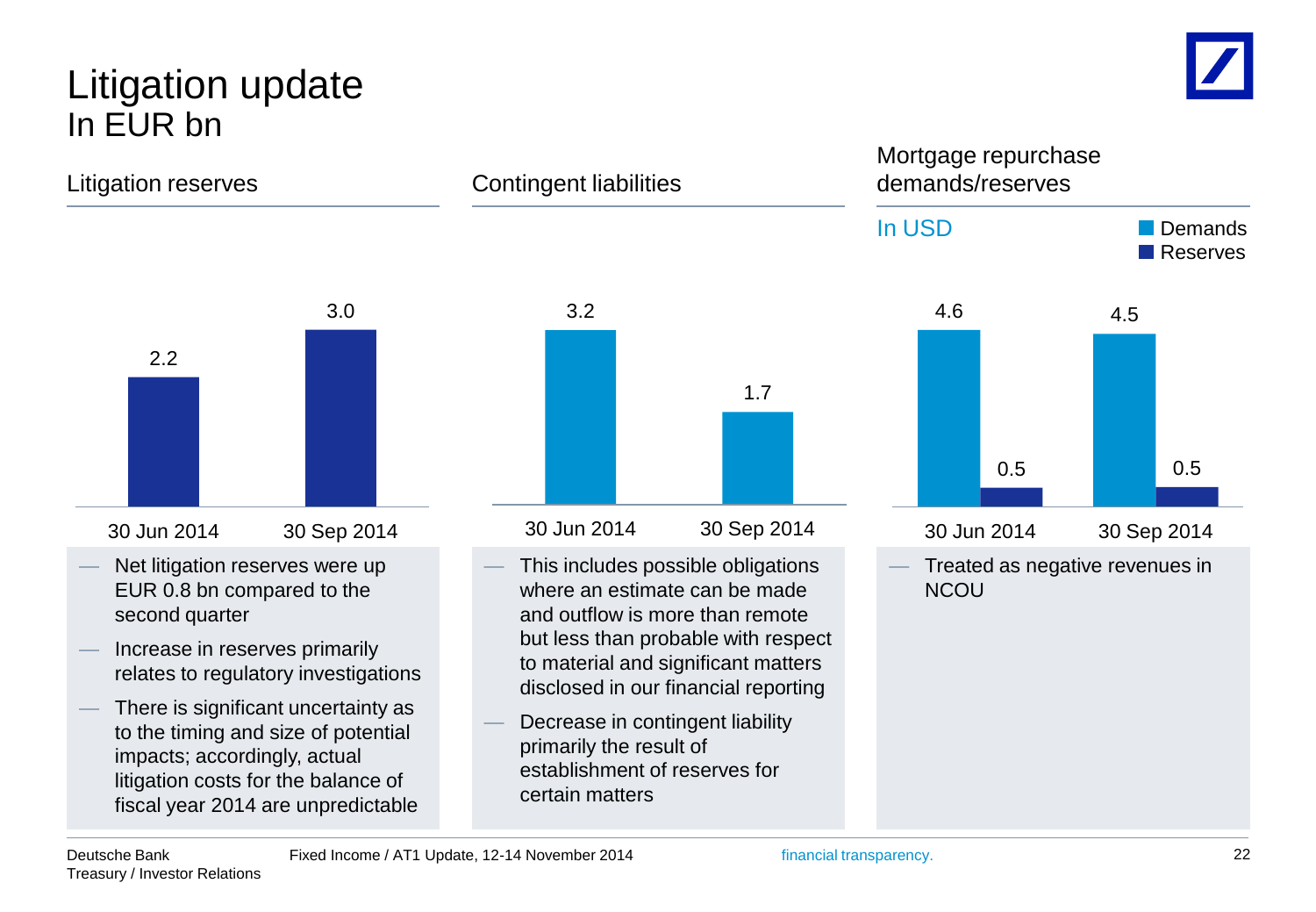## Costs: We continue to work on efficiency





(1) Adjusted for litigation, CtA, impairment of goodwill and intangible assets, policyholder benefits and claims, other severances and other divisional specific cost one-offs (see appendix for reconciliation); divided by reported revenues

(2) Assumes litigation costs running significantly lower by 2016 than in 2013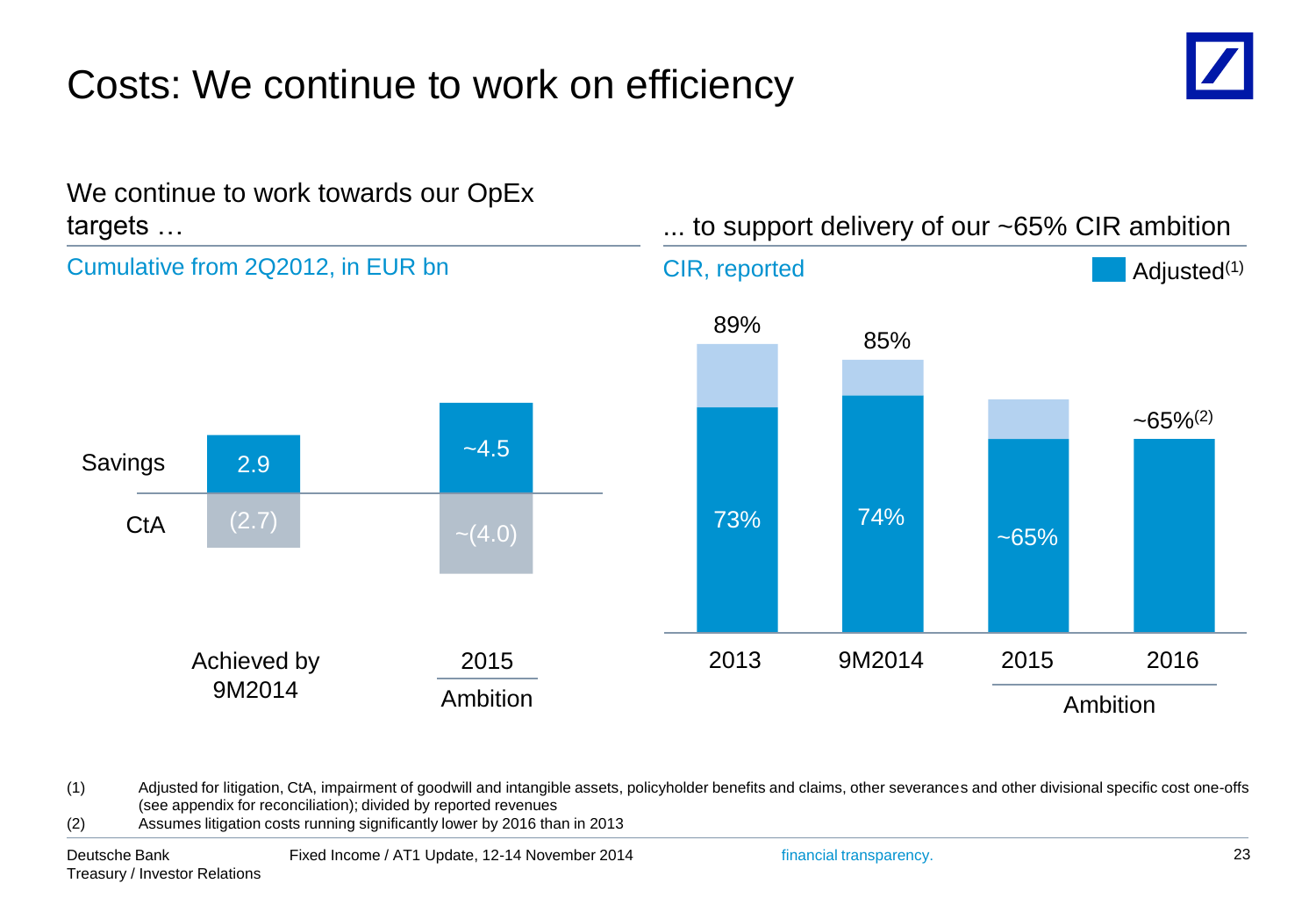# Strategy 2015+: Update on our aspirations



|              | Our updated Group aspirations                      |                                                       |                                                                                         |                         | 2015 ambition for our<br>core businesses   |  |  |  |
|--------------|----------------------------------------------------|-------------------------------------------------------|-----------------------------------------------------------------------------------------|-------------------------|--------------------------------------------|--|--|--|
|              | Capital                                            | >10% CET1 ratio <sup>(1)</sup>                        |                                                                                         | CB&S                    | Adjusted post-<br>tax RoE 13%-             |  |  |  |
|              | Leverage<br>$-3.5\%$ by end of 2015<br>ratio $(1)$ |                                                       |                                                                                         |                         | $15\%/4,5}$                                |  |  |  |
|              | Savings <sup>(2)</sup>                             | EUR 4.5 bn by end of 2015                             |                                                                                         | <b>PBC</b>              | <b>Reported IBIT</b><br>EUR $2.5 - 3.0$ bn |  |  |  |
| <b>Costs</b> | <b>CIR</b>                                         | $\sim$ 65% adjusted in 2015 <sup>(3)</sup>            | $\sim$ 65% reported in 2016 <sup>(6)</sup>                                              | <b>GTB</b>              | <b>Reported IBIT</b><br>EUR $1.6 - 1.8$ bn |  |  |  |
|              | Post-tax RoE <sup>(4)</sup>                        |                                                       | $\sim$ 12% adjusted in 2015 <sup>(5)</sup> — $\sim$ 12% reported in 2016 <sup>(6)</sup> |                         |                                            |  |  |  |
|              | Capital distribution                               | Long-term return of surplus capital to shareholders - | including in form of a competitive dividend payout ratio                                | <b>De</b><br><b>AWM</b> | <b>Reported IBIT</b><br>EUR $~1.7$ bn      |  |  |  |

Note: New aspirations reflect effects of capital issuances (EUR 3 bn in FY13, EUR ~8 bn in FY14) as well as impact of intended investment of fresh capital and resource redeployment

- (1) CRD4, fully loaded, assuming no material regulatory changes to formula and calculation (2) Gross savings (3) Adjusted for litigation, CtA, impairment of goodwill and intangible assets, policyholder benefits and claims, other severances and other divisional specific cost one-offs; divided by reported revenues
- (4) Based on average active equity and, for the corporate divisions, on a CRD4 fully loaded basis and assuming a corporate tax rate of 30-35%
- (5) Adjusted for litigation, CtA, impairment of goodwill and intangible assets, other severances and CVA / DVA / FVA
- (6) Assumes litigation costs running significantly lower by 2016 than in 2013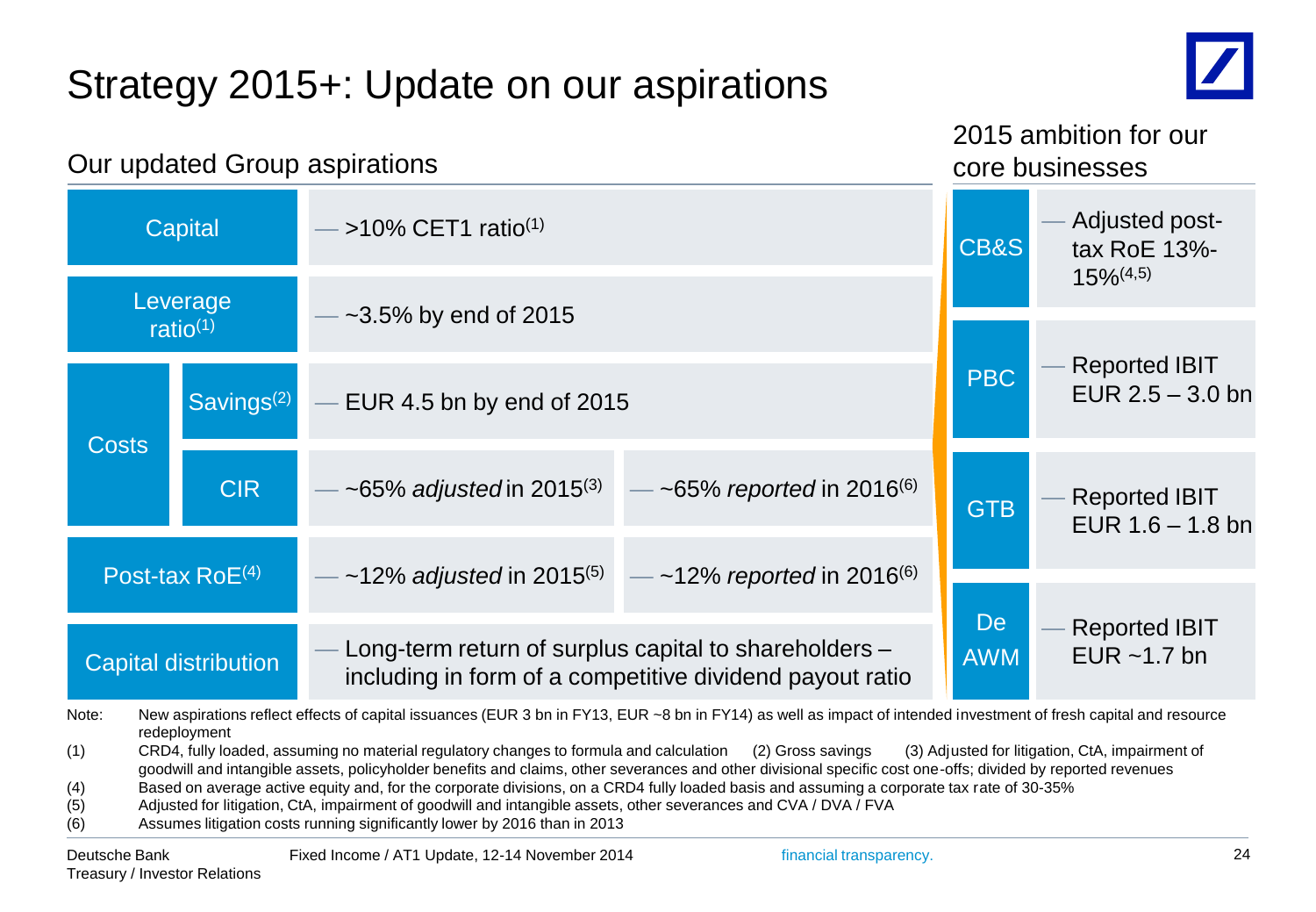Agenda



## 1 AT 1 Instrument

## 2 Results, AQR and Strategy

### **Appendix**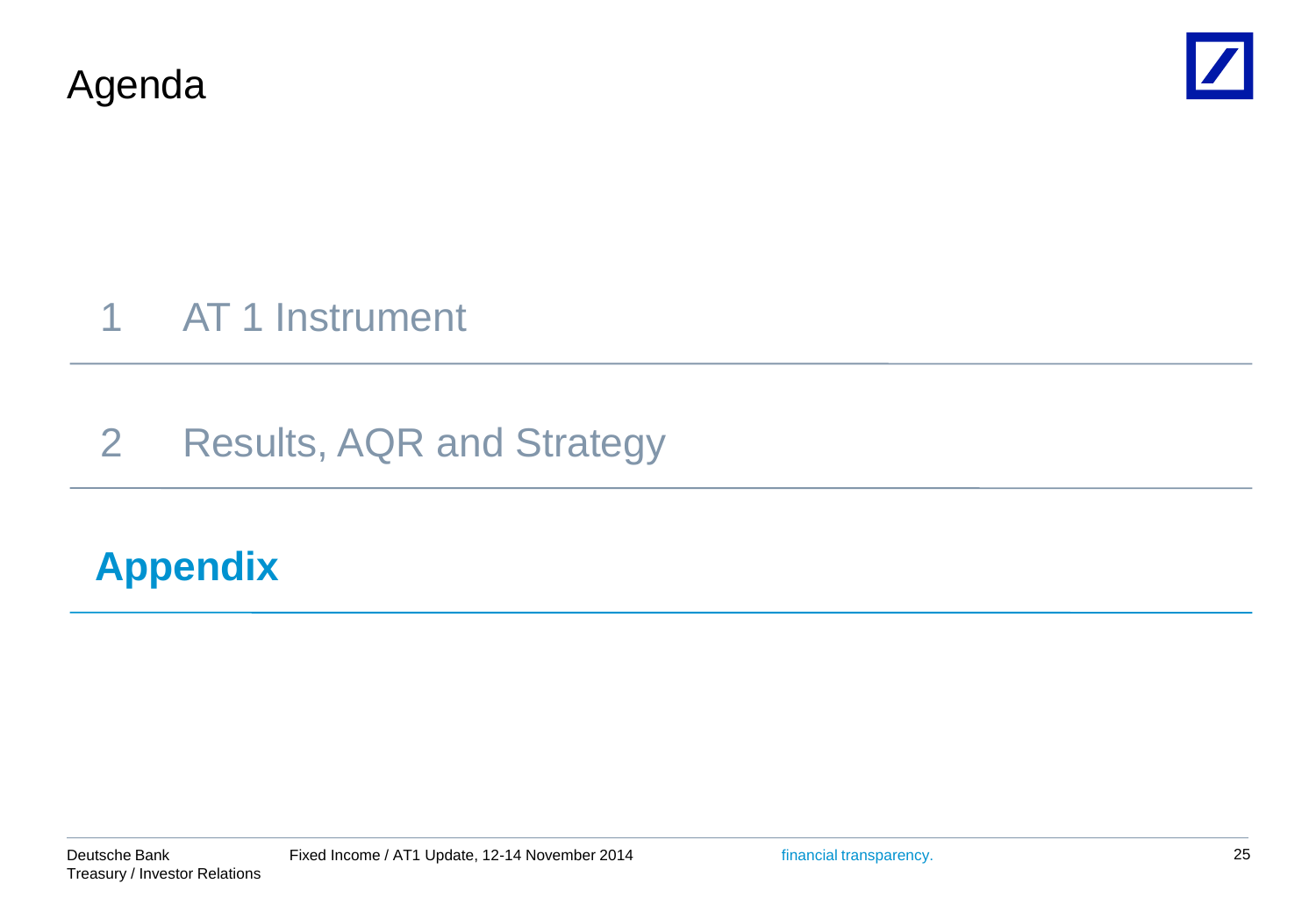## Credit ratings overview



| Moody's rating scale                  | Aa <sub>3</sub> | <b>A1</b>                              | A2                                    | A3                        | Baa1 | Baa2          | Notches downgraded since July 2007<br>(long-term rating only) |                |                |  |
|---------------------------------------|-----------------|----------------------------------------|---------------------------------------|---------------------------|------|---------------|---------------------------------------------------------------|----------------|----------------|--|
| <b>Fitch and S&amp;P rating scale</b> | AA-             | $A+$                                   | A                                     | A-                        | BBB+ | <b>BBB</b>    | Moody's                                                       | <b>Fitch</b>   | <b>S&amp;P</b> |  |
| HSBC <sup>(1)</sup>                   | (2)<br>(2)      |                                        |                                       |                           |      |               | $\overline{2}$                                                | 1              | 1              |  |
| <b>BNP Paribas</b>                    |                 | $\bullet$ <sup>(2)</sup> $\bullet$ (2) |                                       |                           |      |               | 3 <sup>1</sup>                                                | $\overline{2}$ | $\mathbf{3}$   |  |
| Credit Suisse <sup>(1)</sup>          |                 | $^{(2)}$                               | $\bigcap_{k}$ (2)                     |                           |      |               | 3 <sup>1</sup>                                                | $\overline{2}$ | $\overline{2}$ |  |
| JPMorgan Chase <sup>(1)</sup>         |                 |                                        | $\bigcap$ (2)                         |                           |      |               | $\overline{4}$                                                | 1 <sup>1</sup> | $2^{\circ}$    |  |
| Deutsche Bank                         |                 | $\bullet$ <sup>(2)</sup>               | $\bigcirc$ <sup>(2)</sup>             | $\bigcirc$ <sup>(2)</sup> |      |               | 5 <sup>5</sup>                                                | 1              | $\overline{2}$ |  |
| Barclays <sup>(1)</sup>               |                 |                                        | $\binom{2}{1}$ $\binom{2}{1}$         |                           |      |               | $\overline{4}$                                                | $\overline{4}$ | $\overline{3}$ |  |
| <b>UBS AG</b>                         |                 |                                        | $(2)$ $(2)$                           |                           |      |               | 5 <sup>1</sup>                                                | $\overline{4}$ | $\overline{4}$ |  |
| Société Générale                      |                 |                                        | $\bigcup^{(2)}$ $\bigodot$ $\bigodot$ |                           |      |               | $\overline{4}$                                                | $\mathfrak{S}$ | 3              |  |
| Goldman Sachs <sup>(1)</sup>          |                 |                                        |                                       | (2)                       |      |               | $\overline{4}$                                                | $\overline{2}$ | $\mathbf{3}$   |  |
| Citigroup <sup>(1)</sup>              |                 |                                        |                                       | $\bigcirc$ (2)            |      |               | $\overline{7}$                                                | $\overline{4}$ | $\overline{4}$ |  |
| Morgan Stanley <sup>(1)</sup>         |                 |                                        |                                       | (2)                       |      | $\bigcap$ (3) | 5 <sup>5</sup>                                                | $\overline{2}$ | $\mathbf{3}$   |  |
| Bank of America <sup>(1)</sup>        |                 |                                        | $\bigcirc$ <sup>(2)</sup>             | $\bigcirc$ <sup>(2)</sup> |      |               | 7 <sup>1</sup>                                                | $\mathbf{3}$   | $\overline{4}$ |  |

**Moody's** Fitch S&P

Note: Shown are unsecured long-term ratings as of 31 October 2014

(1) Ratings shown are for HSBC Bank PLC, Credit Suisse AG, JPMorgan Chase & Co, Barclays Bank PLC, Goldman Sachs Group Inc., Morgan Stanley, Bank of America Corporation, and Citigroup Inc. as main bond issuing entities<br>Long-term rating on negative outlook (3) Long-term rating on po

(2) Long-term rating on negative outlook (3) Long-term rating on positive outlook Sources: Company homepages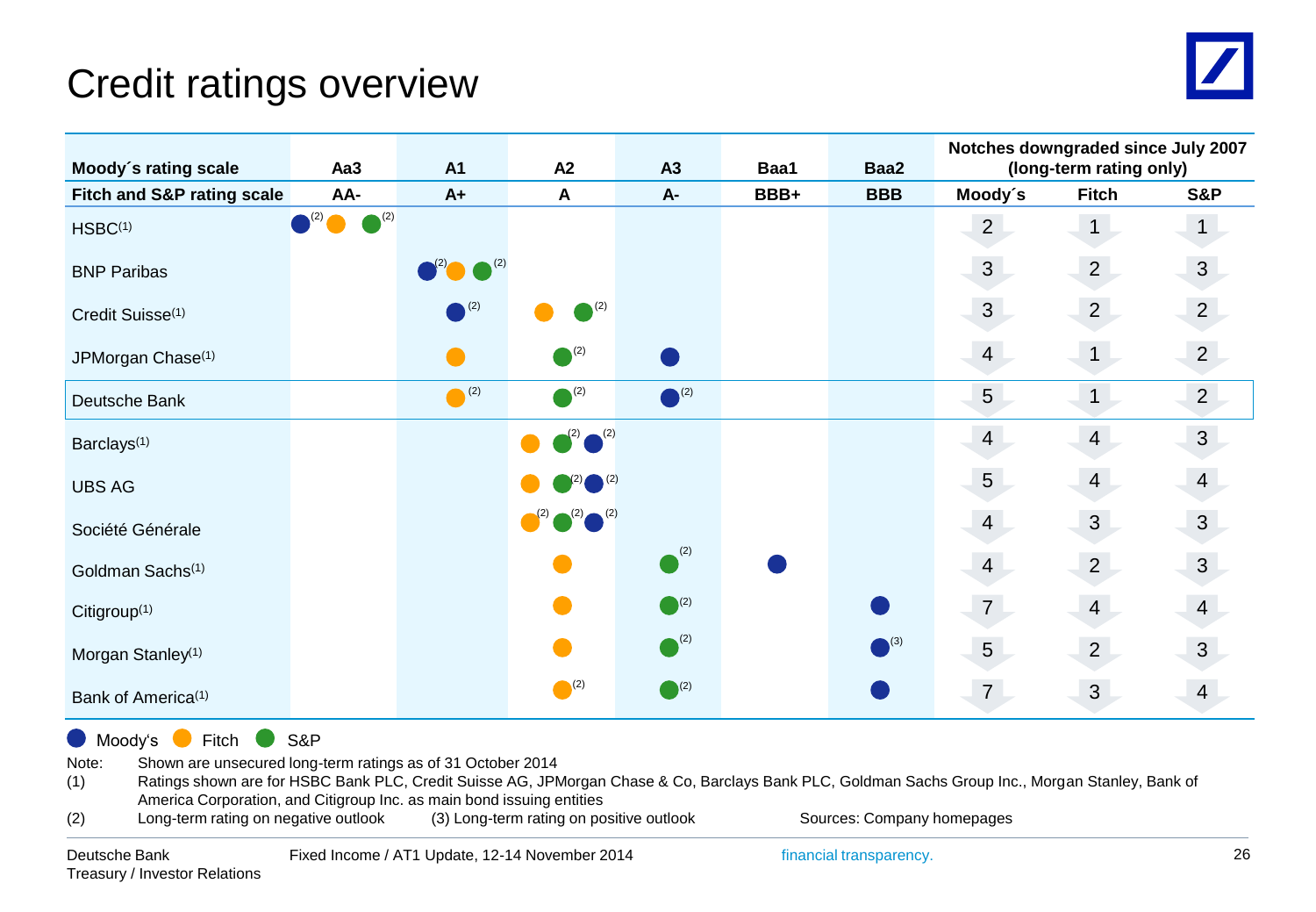### Deutsche Bank's credit current ratings profile As of 31 October 2014

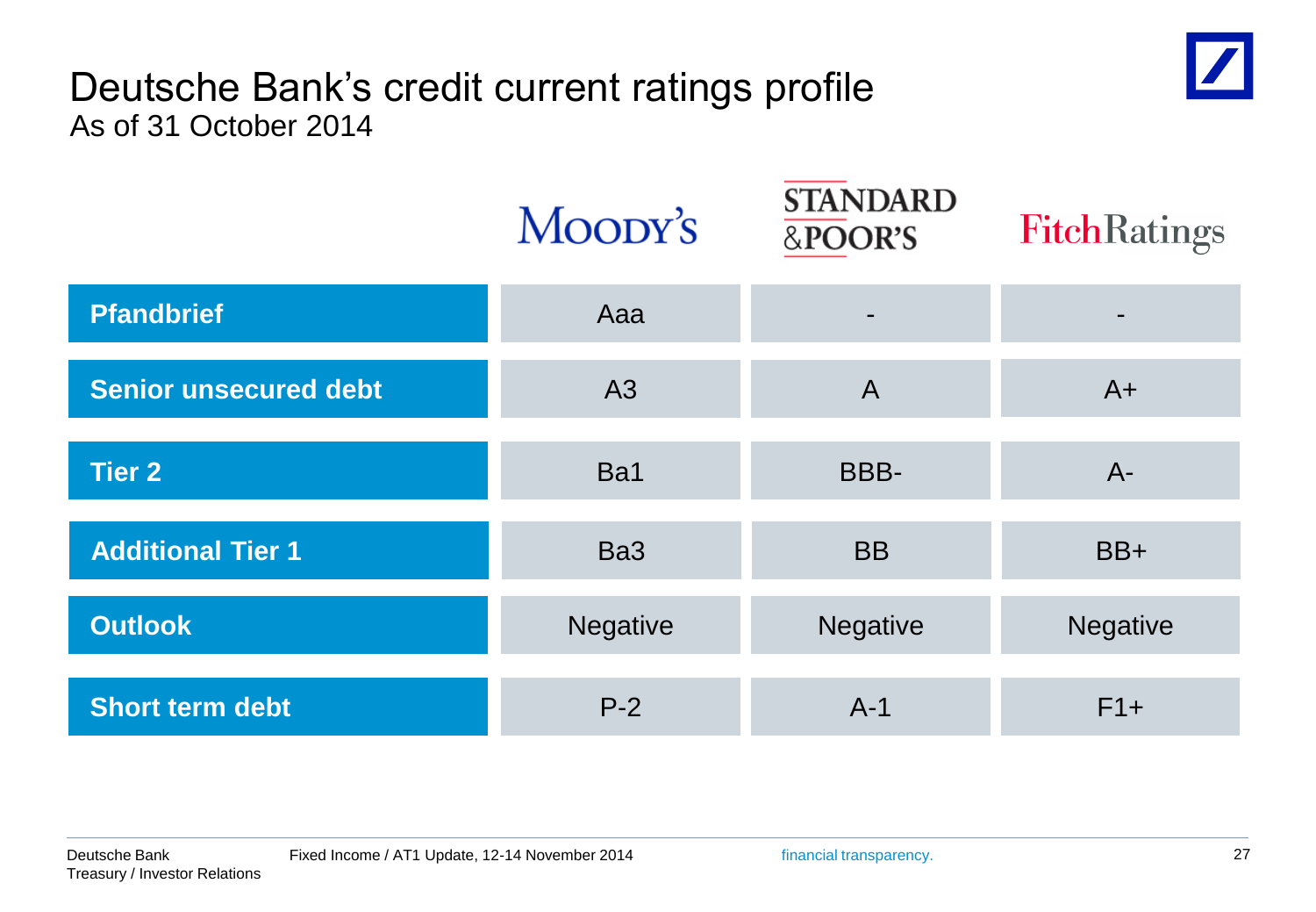## AQR/Stress Test: CET 1 ratio impact from **adverse scenario**

As of 31 December 2016, based on transitional rules

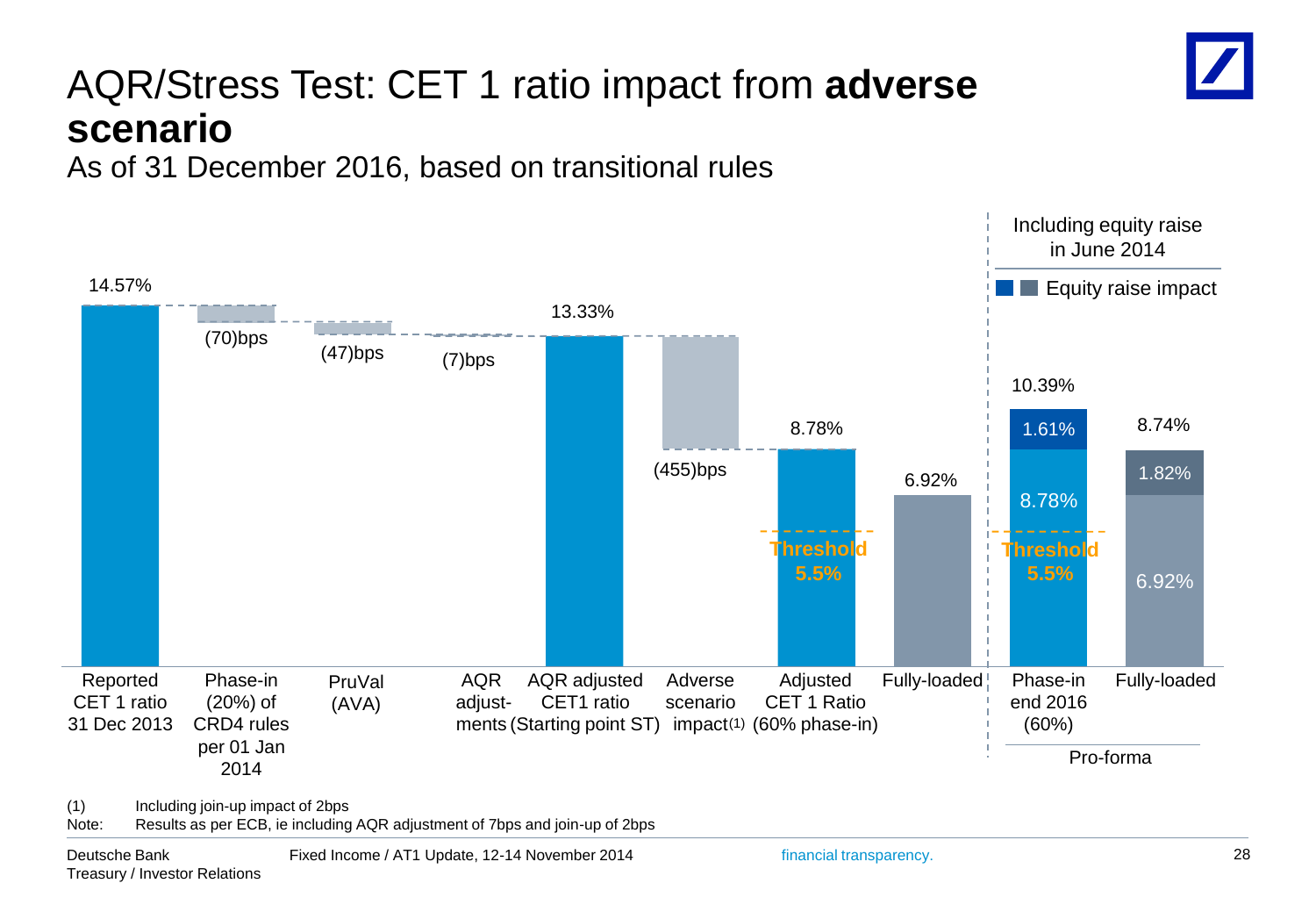### Capital: Common Equity Tier 1 and RWA development CRD4, fully-loaded



Note: Figures may not add up due to rounding differences

(1) CRD4/CRR rule interpretation still subject to ongoing issuance of EBA technical standards, etc. Totals do not include capital deductions in relation to additional valuation adjustments since final draft technical standard published by EBA is not yet adopted by European Commission

(2) Net income attributable to Deutsche Bank shareholders

(3) Credit Value Adjustments

(4) Including a EUR 4 bn counterparty Credit Risk RWA impact from implementing EBA Q&A guideline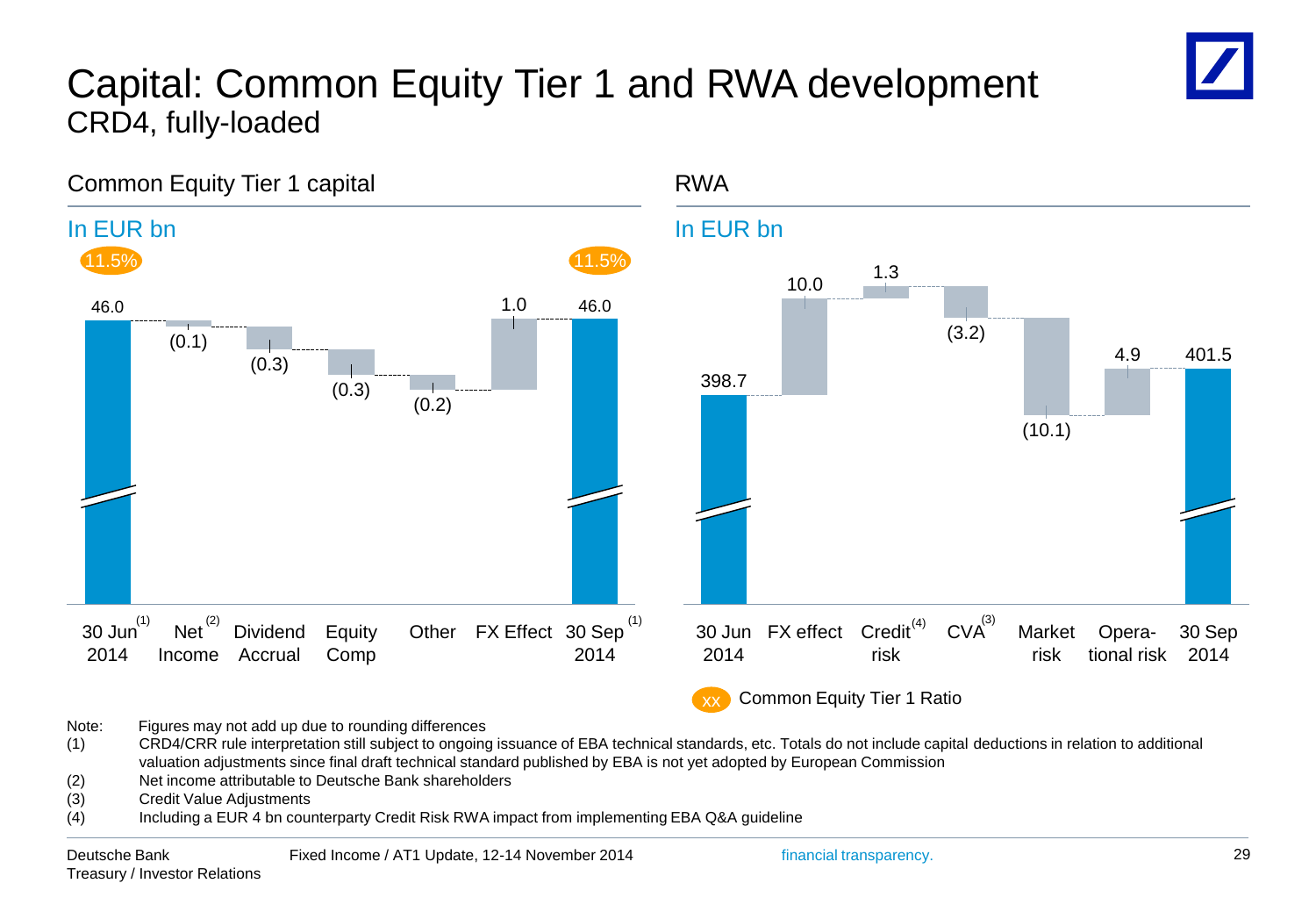## Comprehensively strengthening total capital structure



Note: Countercyclical buffer not considered

- (1) CRD4/CRR rule interpretation still subject to ongoing issuance of EBA technical standards, etc. Totals do not include capital deductions in relation to addition valuation adjustments since final draft technical standard published by EBA is not yet adopted by European Commission
- (2) Pro-rata phased-in between 1 January 2016 and year-end 2018, becoming fully effective on 1 January 2019
- (3) Global systemically important banks buffer: Actual amount not yet fixed, actual level depends on regulators' judgment of global systemic importance at the time; based on preliminary judgment buffer varies between 1% and 2.5%, population of further bucket with 3.5% buffer currently not anticipated
- (4) Should be held outside periods of stress; can be drawn down in periods of stress if discretionary distributions of earnings are reduced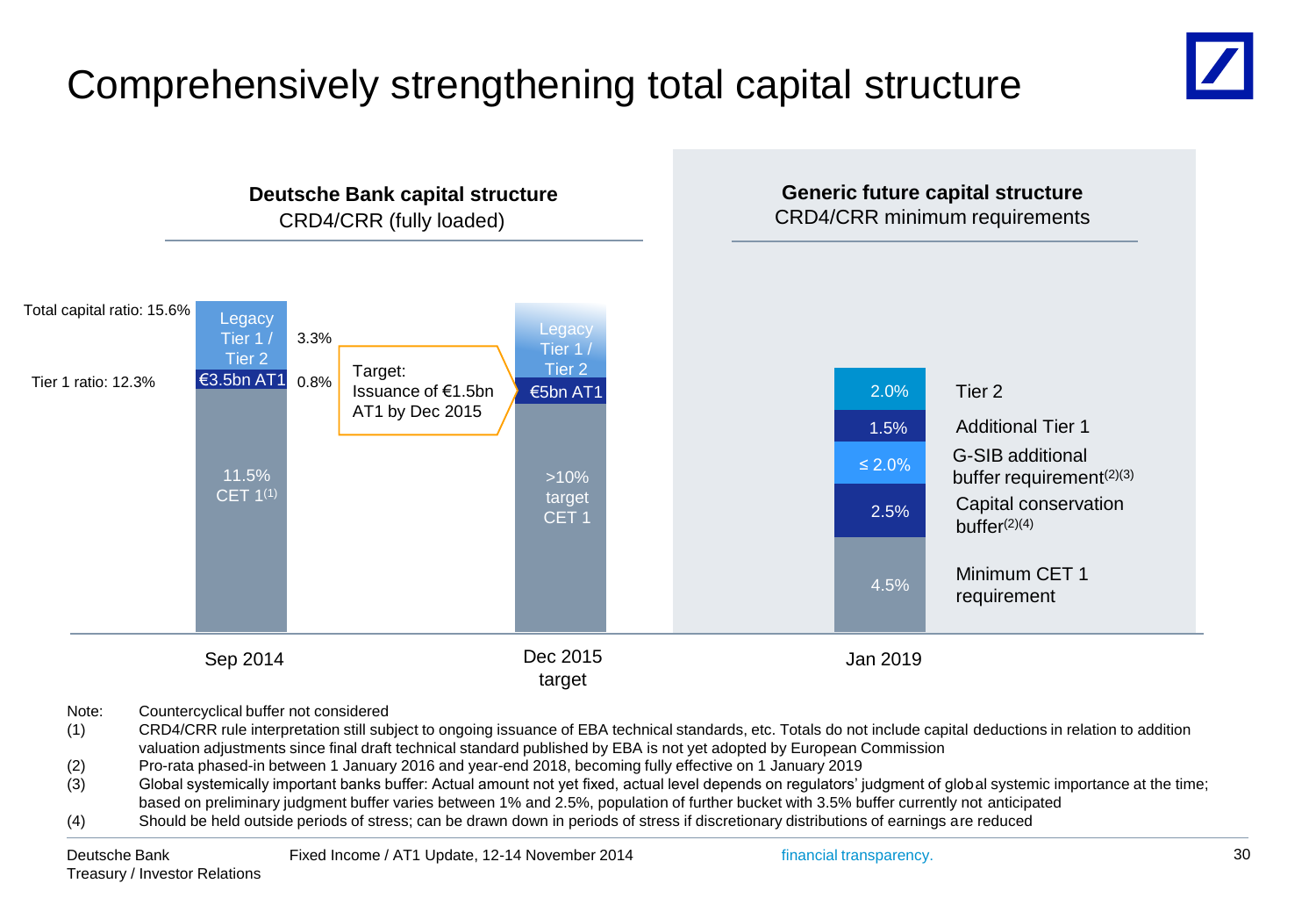### Leverage: New rules applied, de-leveraging continued CRD4, fully-loaded





#### Note: Numbers may not add up due to rounding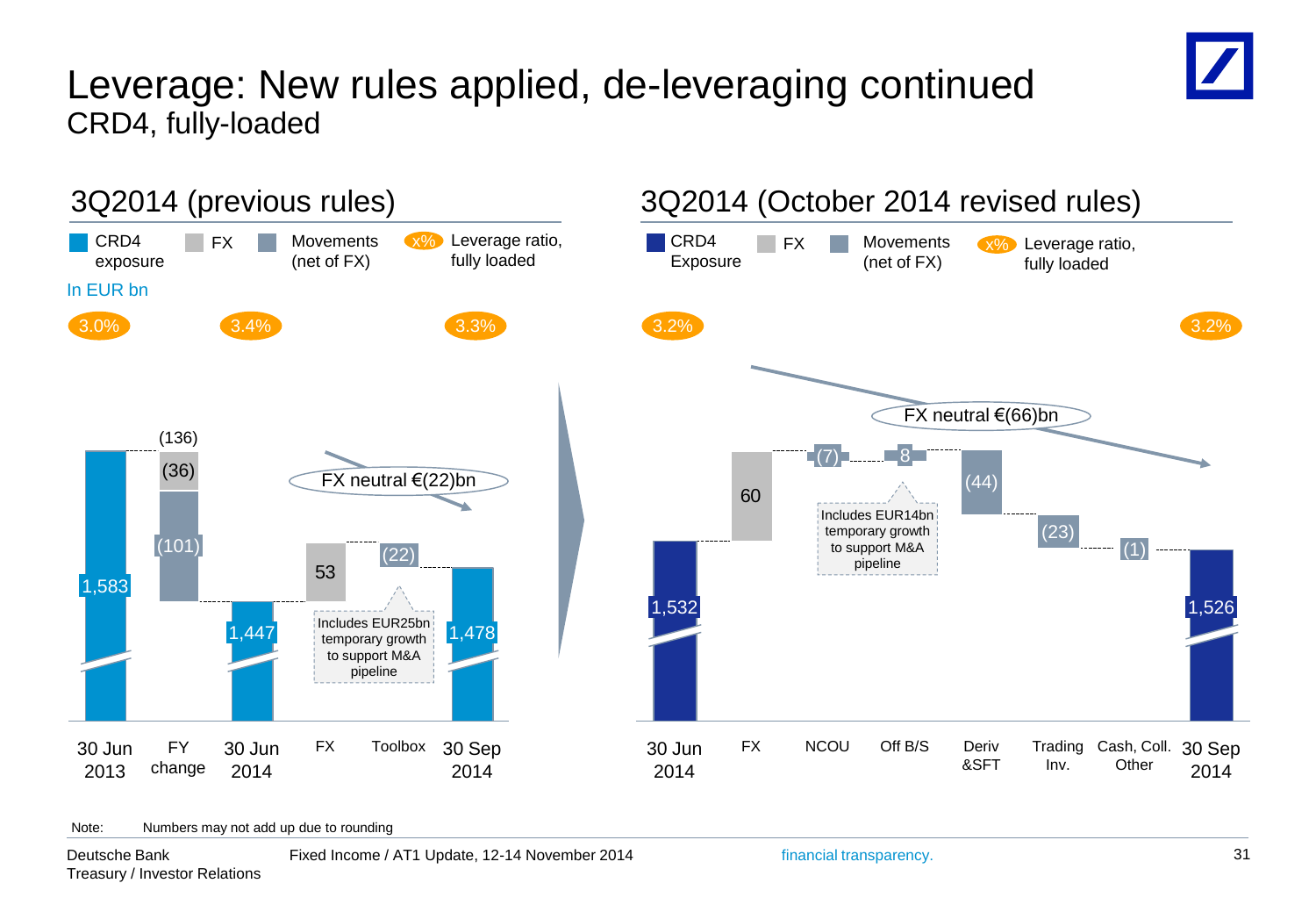# Funding significantly improved towards more stable funding



Capital Markets and Equity 22% Retail 31% **Transaction** Banking 20% **Other** Customers 8% Unsecured Wholesale 7% Secured Funding and Shorts 11% Financing Vehicles 2% **30% from most stable funding sources(1)** Capital Markets and **Equity** 12% **Retail** 11% **Transaction Banking** 7% **Other Customers** 13% Discretionary Wholesale 13% Secured Funding and **Shorts** 39% Financing Vehicles 5% **Total: EUR 1,206 bn** 31 December 2007 30 September 2014 **72% from most stable funding sources Total: EUR 957 bn**

(1) Dec 2007 has been rebased to ensure consistency with 31 March 2014 presentation and includes Postbank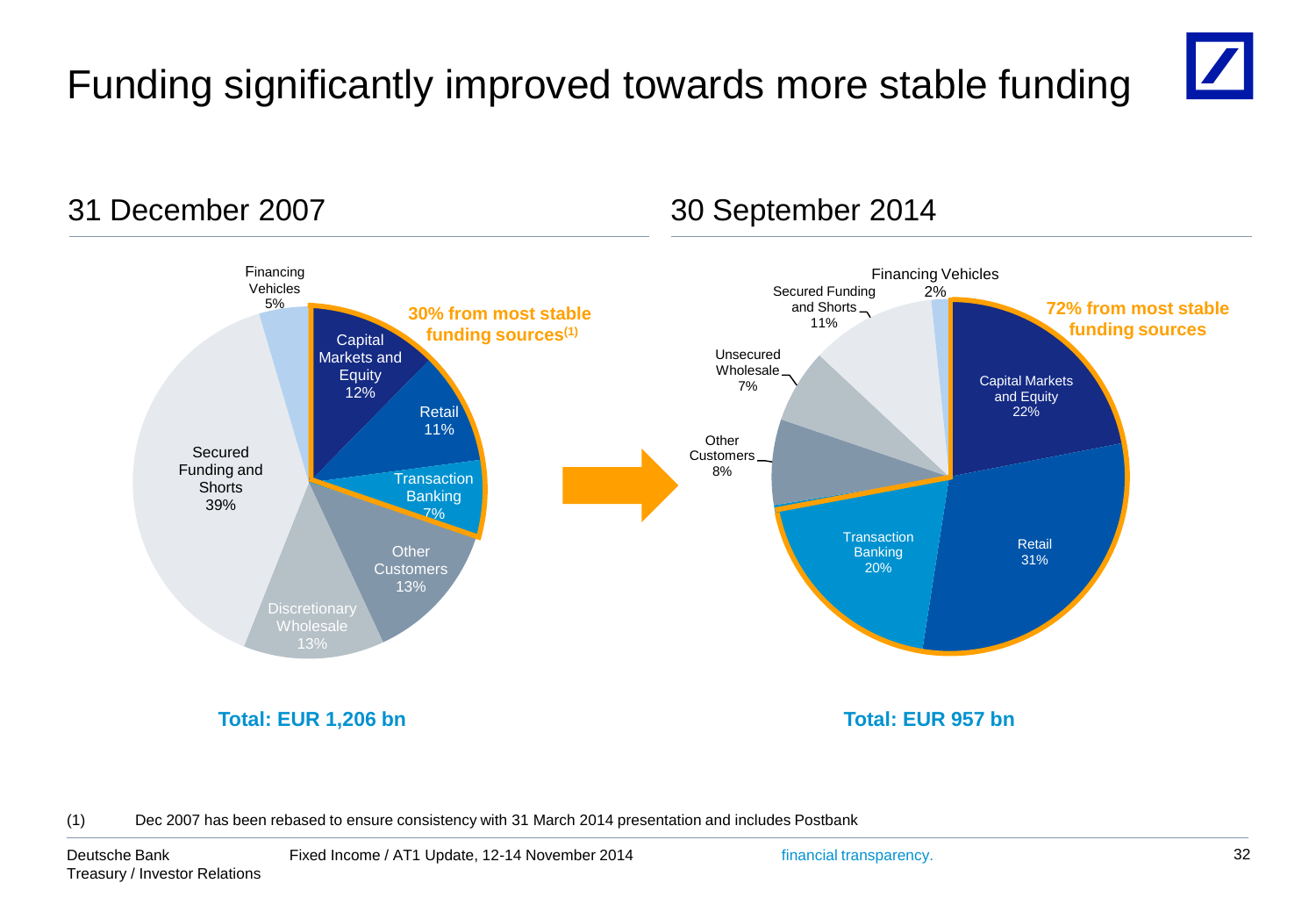## Funding activities update

Funding cost and volume development



#### (1) Over relevant floating index; AT1 instruments excluded from spread calculation Source: Deutsche Bank

#### **Observations**

- Funding plan of EUR 30-35 bn completed by mid September
	- As per 30 September total issuance at EUR 36.2 bn at average spread of  $47<sup>(1)</sup>$  bps, ca. 27 bps inside interpolated CDS and average tenor of 4.8 years
		- $-$  EUR 18.9 bn (~50%) by benchmark issuance (unsecured and Additional Tier 1)
		- EUR 17.3 bn  $(-50%)$  raised via issuance into retail networks & other private placements
	- Outlook for 4Q2014: Continued opportunistic issuance to fund 2015 requirements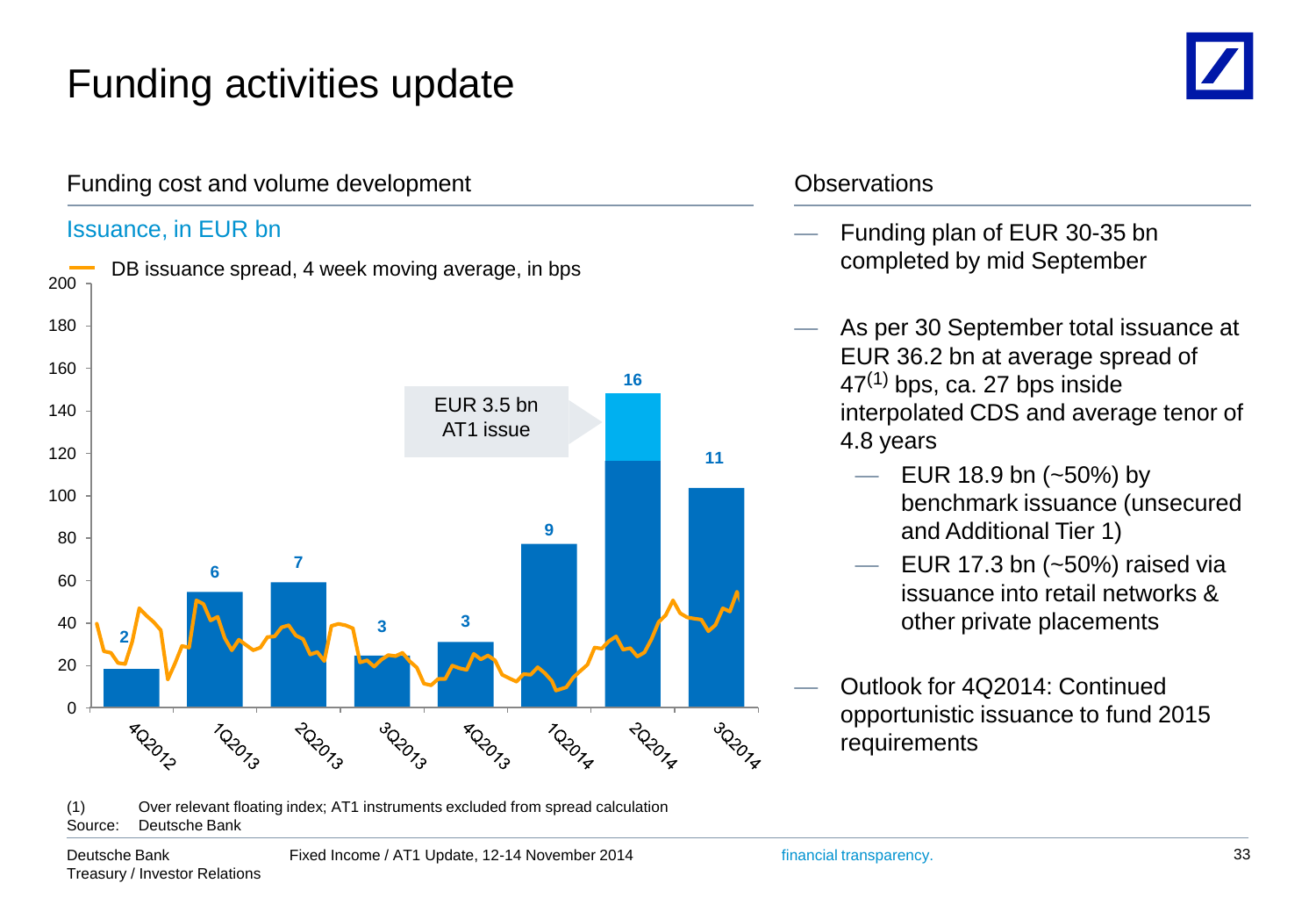### Re-shaping our CB&S franchise to capture returns above cost of capital





#### Note: Positioning of bubbles based on relative positioning within CB&S business portfolio, Central Areas and CPSG not shown (1) Adjusted for litigation, CtA, impairment of goodwill and intangible assets, policyholder benefits and claims, other severances, CVA / DVA / FVA and other divisional specific cost one-offs (2) Coalition FY13 market revenue share Source: Coalition

Treasury / Investor Relations

financial transparency. 34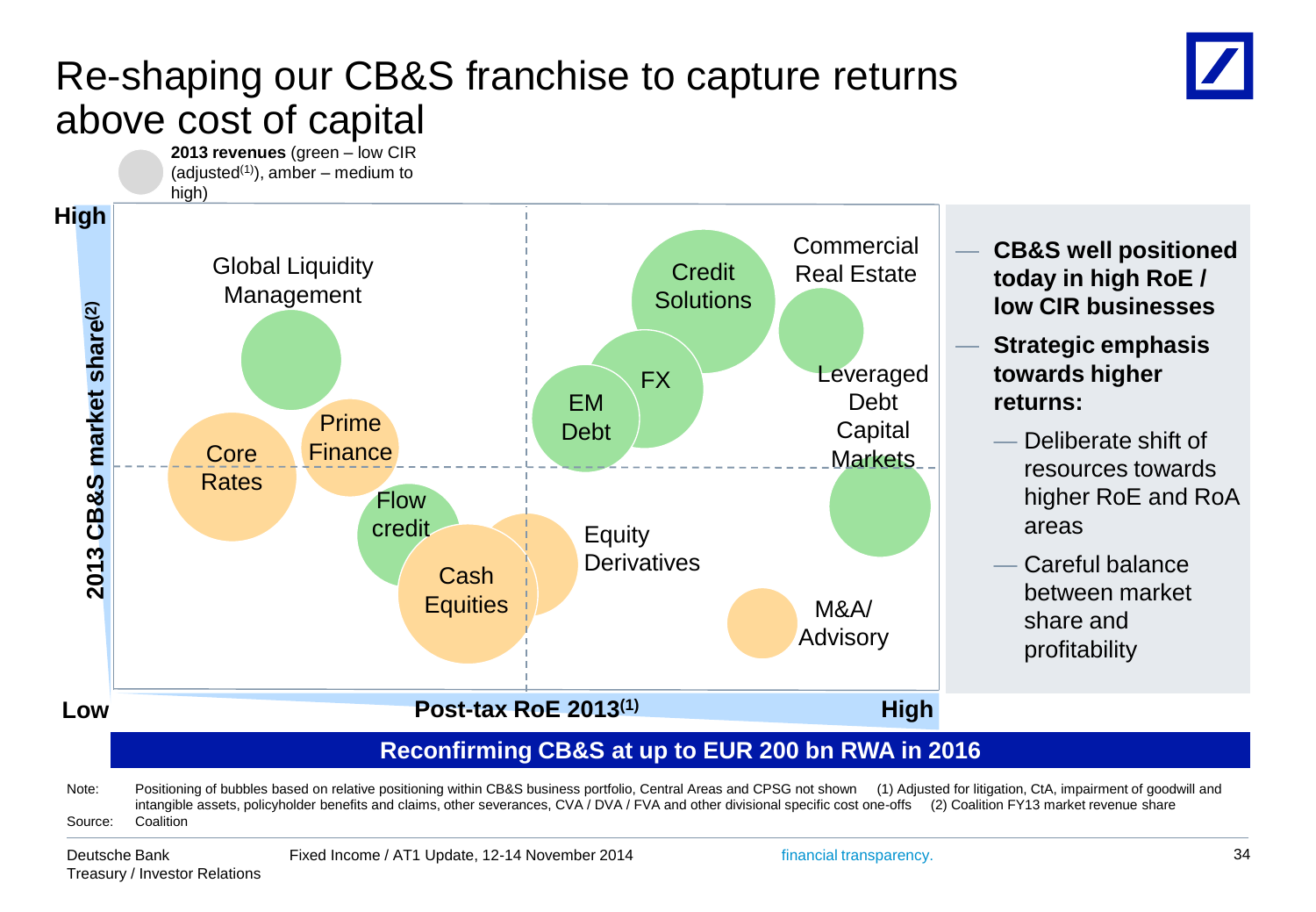## Accelerating focused growth strategy in US market



The opportunity: grow US franchise profitability Invest in profitable businesses  $CB&S$  position by key product<sup> $(1)$ </sup>, FY2013 — LDCM  $\Box$  Top 3  $\Box$  Top 5  $\Box$  Outside top 5 — Commercial Real US **Europe** APAC Global **Financing Estate**  $Z_{\overline{N}}$ . — EM Debt FX Rates — Credit Solutions — Prime Finance Client Flow Credit **Solutions Structured Equity** LDCM **Solutions CRE** EM debt Corporate coverage Adjacencies to **Equities** across GTB and **Commercial** M&A **Bank** CB&S (e.g.,  $CMTS<sup>(2)</sup>$ ) **Total** 

#### **Investing and redeploying resources in the US**

(1) Based upon FY13 Coalition data, adjusted to reflect the internal DB product taxonomy. EM Debt is part of the global FIC business lines in APAC . CRE= CMBS Primary (2) Capital Markets Treasury Solutions (CMTS) Source: Coalition

Our response: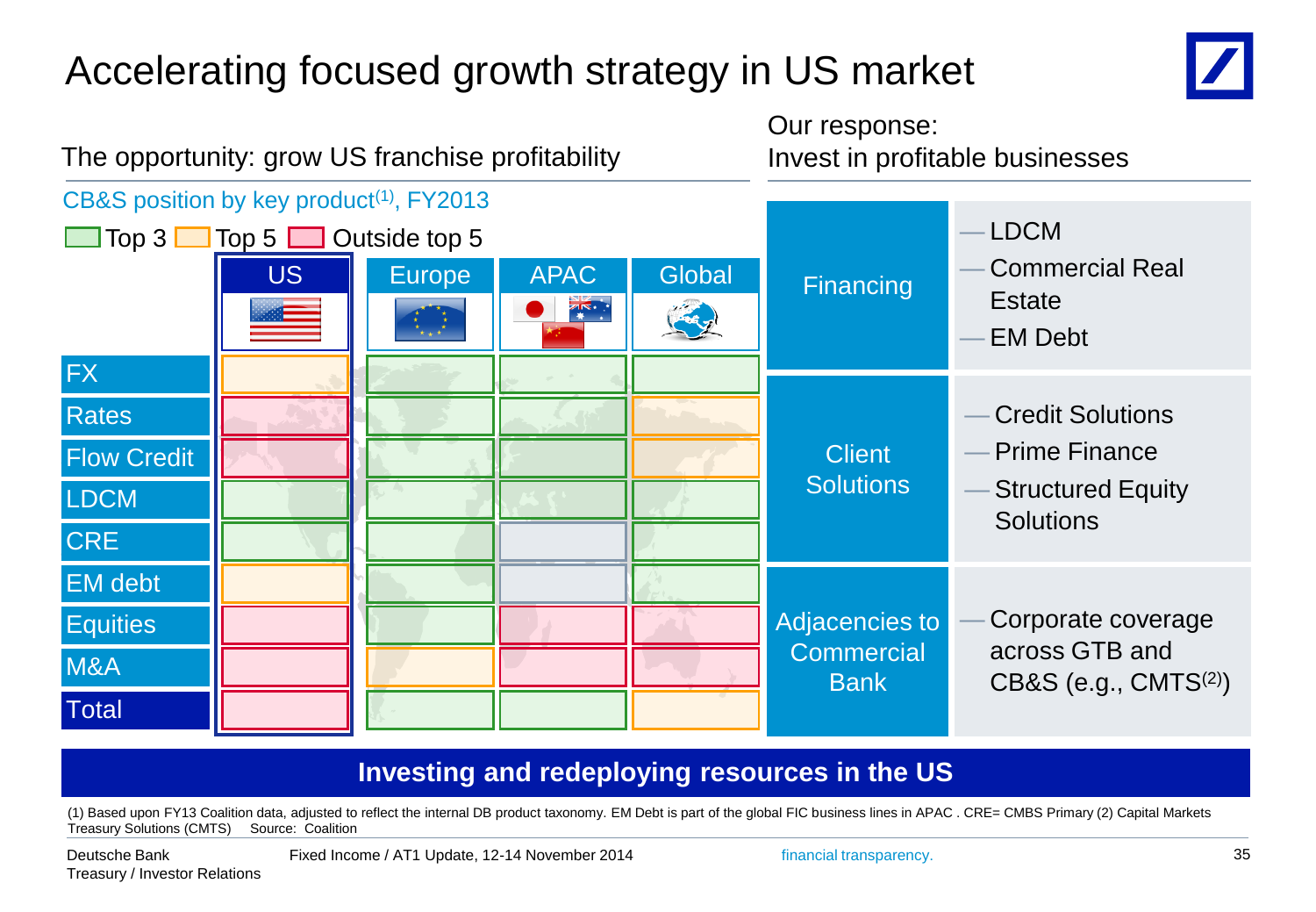

#### Cost: Reported and adjusted Non-interest expenses, in EUR bn



Note: Figures may not add up due to rounding differences

(1) Includes smaller specific one-offs and impairments

(2) Includes impairment of goodwill and intangibles of EUR 79 m and a significant impact from correction of historical internal cost allocation

(3) Includes impairment in NCOU

(4) Adjusted cost base divided by reported revenues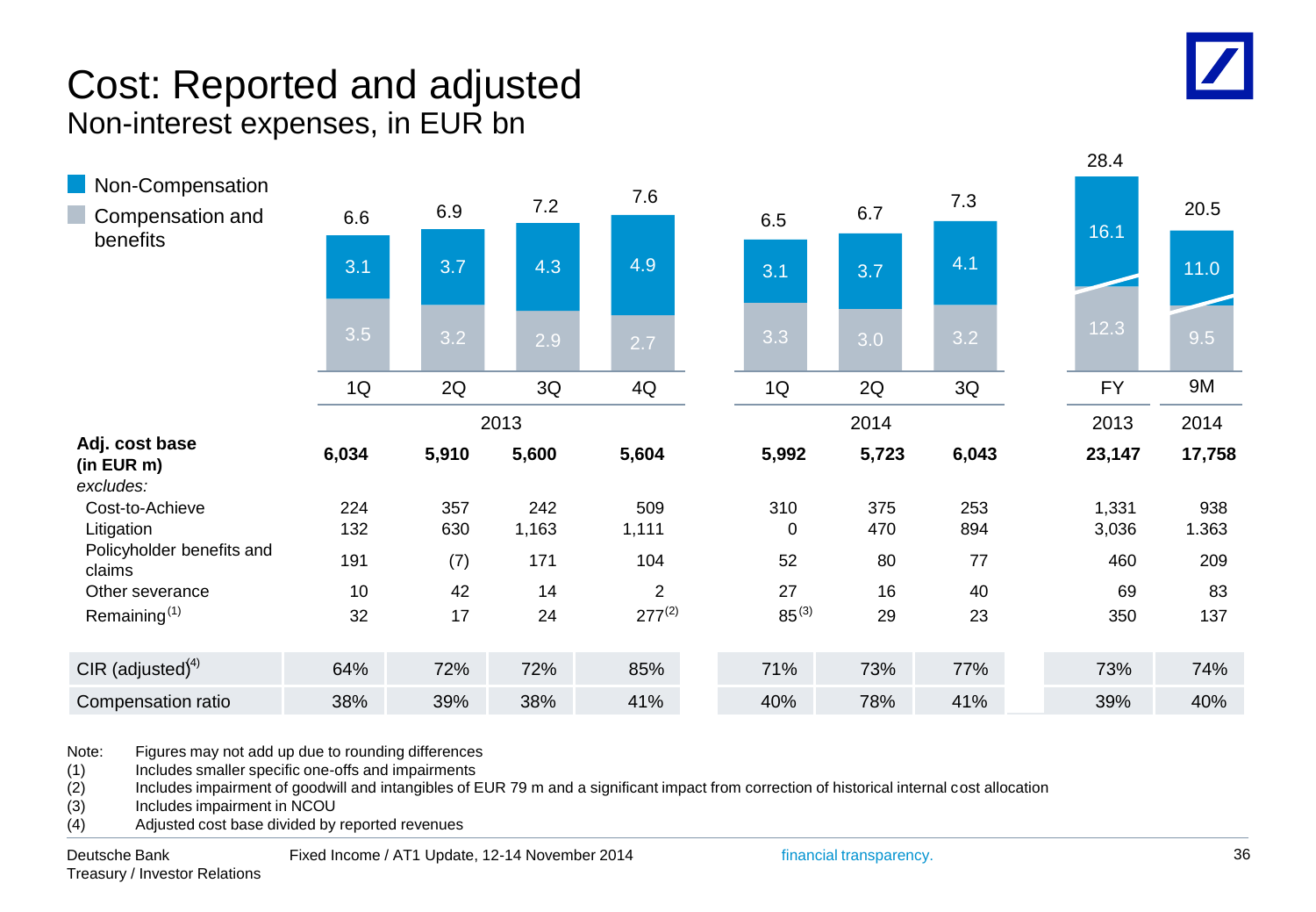

### Loan book In EUR bn



Note: Loan amounts are gross of allowances for loan losses. Figures may not add up due to rounding differences.

financial transparency. 37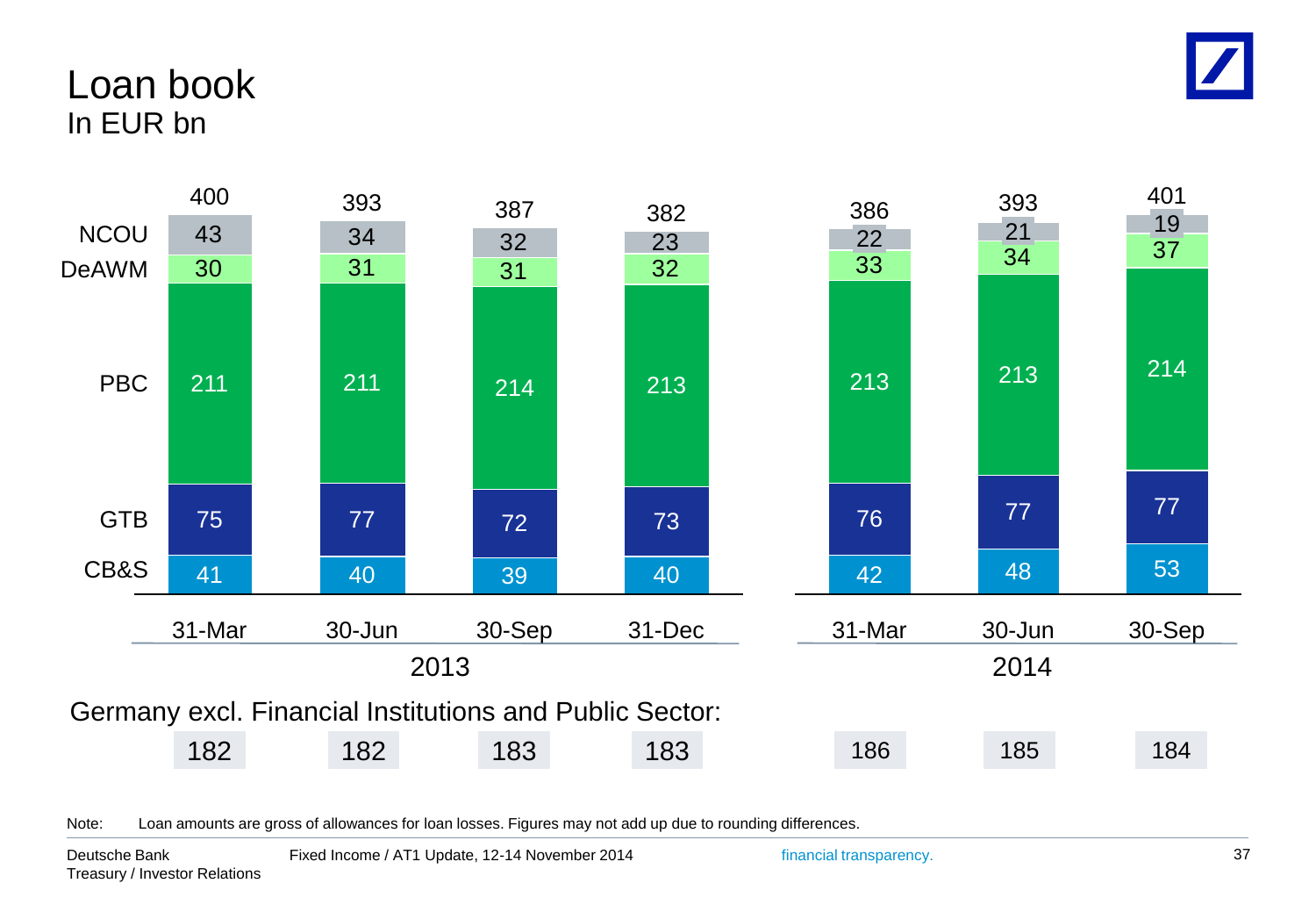## NCOU portfolio overview



Total IFRS assets(1)

#### In EUR bn, as of 31 December 2012

#### Total IFRS assets<sup>(1)</sup>

#### In EUR bn, as of 30 September 2014



(1) Segment assets represent consolidated view, i.e. the amounts do not include intersegment balances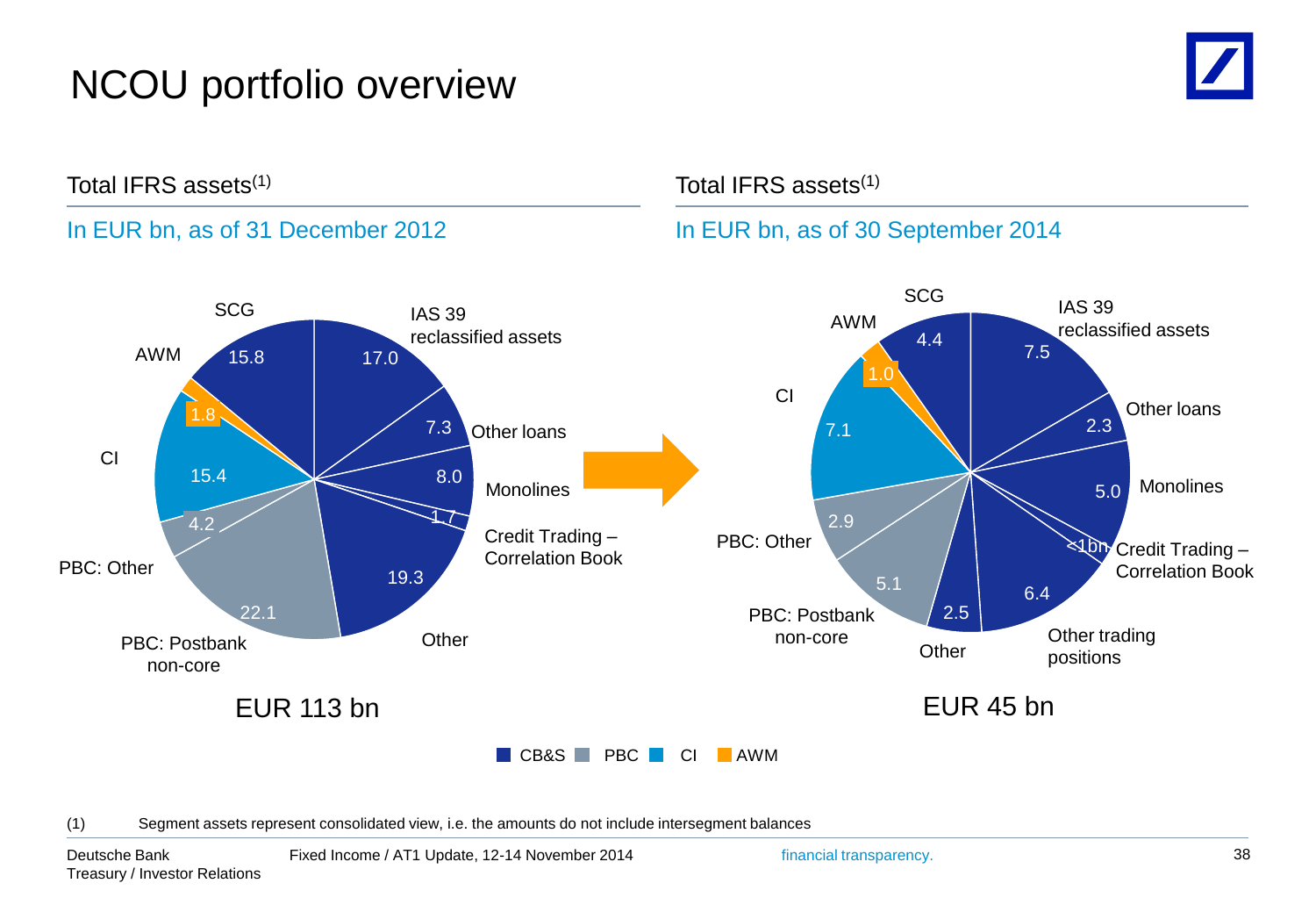### Impaired loans(1) In EUR bn



Note: Figures may not add up due to rounding differences

1300. If all the state of the state of the individually impaired under IFRS, i.e. for which a specific loan loss allowance has been established, as well as loans include loans which are individually impaired under IFRS, i. collectively assessed for impairment which have been put on nonaccrual status

**-40** (2) Total on-balance sheet allowances divided by IFRS impaired loans (excluding collateral); total on-balance sheet allowances include allowances for all loans individually impaired or collectively assessed

**-50** (3) Impaired loans in % of total loan book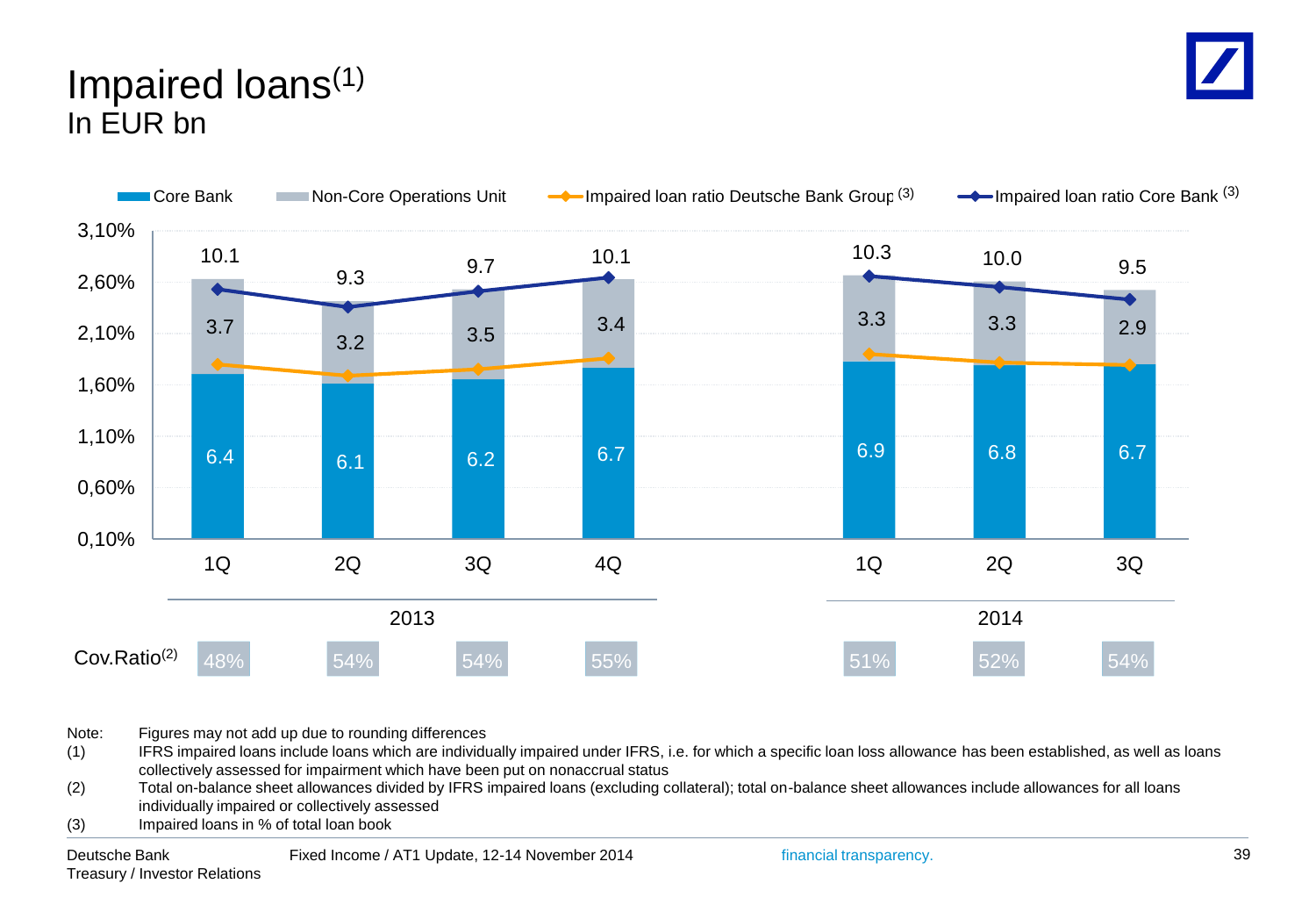## Reconciliation of reported to adjusted figures – 9M2014

|--|

| In EUR m (if not stated otherwise)                 | <b>CB&amp;S</b> | <b>GTB</b> | <b>De AWM</b> | <b>PBC</b> | <b>C&amp;A</b> | Core<br><b>Bank</b> | <b>NCOU</b> | <b>Group</b> |
|----------------------------------------------------|-----------------|------------|---------------|------------|----------------|---------------------|-------------|--------------|
| <b>Revenues (reported)</b>                         | 10.755          | 3.101      | 3.468         | 7.235      | (492)          | 24.067              | 50          | 24.116       |
| $CVA / DVA / FVA$ <sup>1</sup>                     | (280)           |            |               |            | (84)           | (364)               | 59          | (305)        |
| Revenues (adjusted)                                | 11.035          | 3.101      | 3.468         | 7.235      | (408)          | 24.431              | (9)         | 24.422       |
|                                                    |                 |            |               |            |                |                     |             |              |
| Noninterest expenses (reported)                    | 7.887           | 2.053      | 2.812         | 5.520      | 133            | 18.406              | 2.082       | 20,488       |
| Cost-to-Achieve <sup>2</sup>                       | (341)           | (74)       | (203)         | (300)      | 6              | (912)               | (26)        | (938)        |
| Litigation                                         | (544)           | (95)       | (24)          | (0)        | (8)            | (672)               | (692)       | (1.363)      |
| Policyholder benefits and claims                   |                 |            | (209)         |            |                | (209)               |             | (209)        |
| Other severance                                    | (35)            | (7)        | (8)           | (9)        | (24)           | (82)                | (0)         | (83)         |
| Remaining <sup>3</sup>                             | $\mathbf 0$     | 0          | (10)          | (113)      | 43             | (80)                | (57)        | (137)        |
| <b>Adjusted cost base</b>                          | 6.968           | 1.878      | 2.358         | 5.098      | 150            | 16.452              | 1.306       | 17.758       |
|                                                    |                 |            |               |            |                |                     |             |              |
| <b>IBIT</b> reported                               | 2.750           | 934        | 662           | 1.279      | (601)          | 5.024               | (2.160)     | 2.864        |
| CVA / DVA / FVA                                    | 280             | 0          | 0             | 0          | 84             | 364                 | (59)        | 305          |
| Cost-to-Achieve                                    | 341             | 74         | 203           | 300        | (6)            | 912                 | 26          | 938          |
| Other severance                                    | 35              |            | 8             | 9          | 24             | 82                  | $\Omega$    | 83           |
| Litigation                                         | 544             | 95         | 24            | 0          | 8              | 672                 | 692         | 1.363        |
| Impairment of goodwill and other intangible assets | 0               | $\Omega$   | 0             | 0          | $\Omega$       | 0                   | $\Omega$    | $\Omega$     |
| <b>IBIT adjusted</b>                               | 3.950           | 1.109      | 897           | 1.588      | (491)          | 7.054               | (1.501)     | 5.553        |
| Average shareholders' equity                       |                 |            |               |            |                |                     |             | 59.576       |
| Average dividend accruals                          |                 |            |               |            |                |                     |             | (737)        |
| Average active equity                              | 23.701          | 5.802      | 6.327         | 14.346     | 1.098          | 51.274              | 7.565       | 58.840       |
|                                                    |                 |            |               |            |                |                     |             |              |

1 Credit Valuation Adjustments/Debit Valuation Adjustments/Funding Valuation Adjustments

2 Includes CtA related to Postbank and OpEx.

3 Includes impairment of goodwill and other intangible assets and other divisional specific cost one-offs.

4 Includes netting of cash collateral received in relation to derivative margining.

5 Includes netting of cash collateral pledged in relation to derivative margining.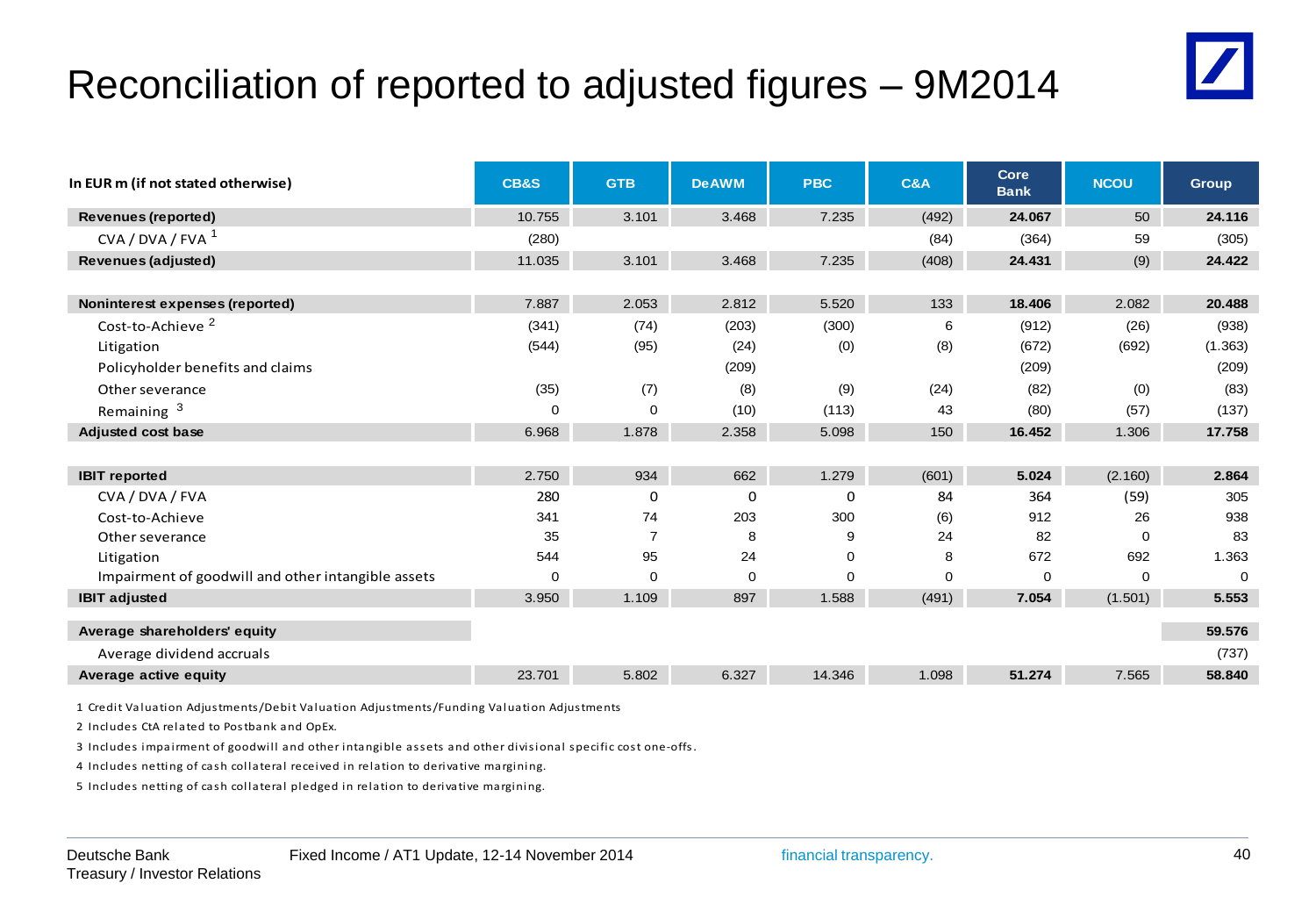## Reconciliation of reported to adjusted figures – 2013

| In EUR m (if not stated otherwise)                 | <b>CB&amp;S</b> | <b>GTB</b> | <b>De AWM</b> | <b>PBC</b> | C&A            | Core<br><b>Bank</b> | <b>NCOU</b> | <b>Group</b> |
|----------------------------------------------------|-----------------|------------|---------------|------------|----------------|---------------------|-------------|--------------|
| <b>Revenues (reported)</b>                         | 13.526          | 4.069      | 4.735         | 9.550      | (929)          | 30.951              | 964         | 31.915       |
| CVA / DVA / FVA <sup>1</sup>                       | (201)           |            |               |            | (276)          | (477)               | (169)       | (646)        |
| Revenues (adjusted)                                | 13.727          | 4.069      | 4.735         | 9.550      | (653)          | 31.428              | 1.133       | 32.561       |
|                                                    |                 |            |               |            |                |                     |             |              |
| Noninterest expenses (reported)                    | 10.162          | 2.647      | 3.929         | 7.276      | 830            | 24.844              | 3.550       | 28.394       |
| Cost-to-Achieve <sup>2</sup>                       | (313)           | (109)      | (318)         | (552)      | $\overline{7}$ | (1.287)             | (45)        | (1.331)      |
| Litigation                                         | (1.142)         | (11)       | (50)          | (1)        | (536)          | (1.740)             | (1.296)     | (3.036)      |
| Policyholder benefits and claims                   |                 |            | (460)         |            |                | (460)               |             | (460)        |
| Other severance                                    | (26)            | (6)        | (5)           | (8)        | (20)           | (64)                | (5)         | (69)         |
| Remaining <sup>3</sup>                             | $\mathbf 0$     | (82)       | (38)          | (74)       | (94)           | (288)               | (62)        | (350)        |
| <b>Adjusted cost base</b>                          | 8.680           | 2.440      | 3.057         | 6.641      | 187            | 21.005              | 2.142       | 23.147       |
|                                                    |                 |            |               |            |                |                     |             |              |
| <b>IBIT</b> reported                               | 3.158           | 1.107      | 782           | 1.555      | (1.744)        | 4.858               | (3.402)     | 1.456        |
| CVA / DVA / FVA                                    | 201             | $\Omega$   | 0             | 0          | 276            | 477                 | 169         | 646          |
| Cost-to-Achieve                                    | 313             | 109        | 318           | 552        | (7)            | 1.287               | 45          | 1.331        |
| Other severance                                    | 26              | 6          | 5             | 8          | 20             | 64                  | 5           | 69           |
| Litigation                                         | 1.142           | 11         | 50            |            | 536            | 1.740               | 1.296       | 3.036        |
| Impairment of goodwill and other intangible assets | $\mathbf 0$     | 57         | 14            |            | 0              | 79                  | 0           | 79           |
| <b>IBIT adjusted</b>                               | 4.841           | 1.290      | 1.170         | 2.123      | (919)          | 8.505               | (1.888)     | 6.617        |
| Average shareholders' equity                       |                 |            |               |            |                |                     |             | 56.080       |
| Average dividend accruals                          |                 |            |               |            |                |                     |             | (646)        |
| Average active equity                              | 20.182          | 5.124      | 5.855         | 13.976     | (0)            | 45.137              | 10.296      | 55.434       |

1 Credit Valuation Adjustments/Debit Valuation Adjustments/Funding Valuation Adjustments

2 Includes CtA related to Postbank and OpEx.

3 Includes impairment of goodwill and other intangible assets and other divisional specific cost one-offs.

4 Includes netting of cash collateral received in relation to derivative margining.

5 Includes netting of cash collateral pledged in relation to derivative margining.

 $\sqrt{\frac{1}{2}}$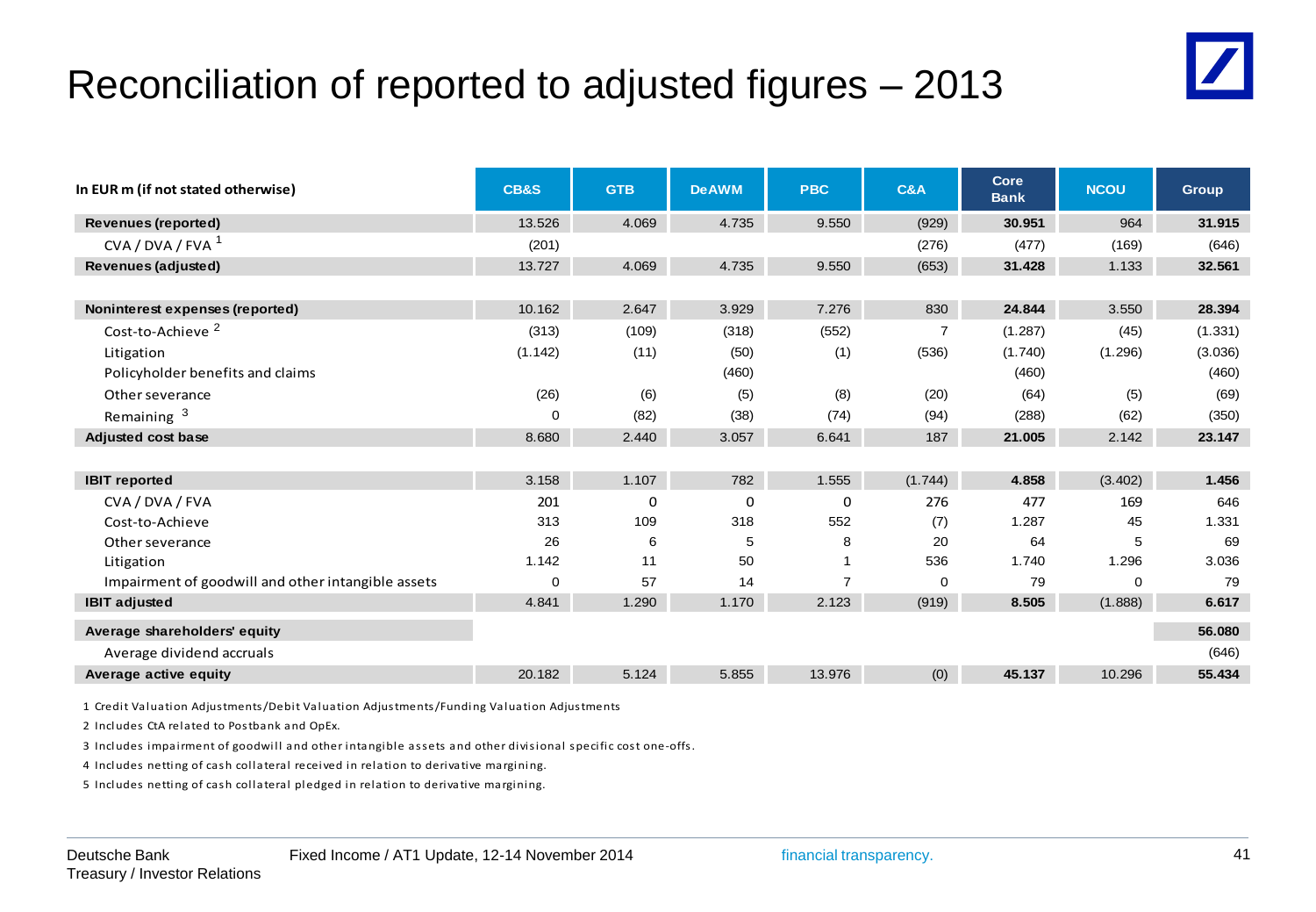## Reconciliation of reported to adjusted figures – 2012

| In EUR m (if not stated otherwise)                 | <b>CB&amp;S</b> | <b>GTB</b> | <b>De AWM</b> | <b>PBC</b>  | <b>C&amp;A</b> | Core<br><b>Bank</b> | <b>NCOU</b> | <b>Group</b> |
|----------------------------------------------------|-----------------|------------|---------------|-------------|----------------|---------------------|-------------|--------------|
| <b>Revenues (reported)</b>                         | 15.073          | 4.200      | 4.472         | 9.540       | (975)          | 32.309              | 1.427       | 33.736       |
| CVA / DVA / FVA <sup>1</sup>                       | 350             |            |               |             |                | 350                 |             | 350          |
| Revenues (adjusted)                                | 14.723          | 4.200      | 4.472         | 9.540       | (975)          | 31.958              | 1.427       | 33.385       |
|                                                    |                 |            |               |             |                |                     |             |              |
| Noninterest expenses (reported)                    | 12.071          | 3.327      | 4.299         | 7.224       | 582            | 27.504              | 3.697       | 31.201       |
| Cost-to-Achieve <sup>2</sup>                       | (304)           | (41)       | (105)         | (440)       | (1)            | (892)               | (13)        | (905)        |
| Litigation                                         | (790)           | (303)      | (64)          | (1)         | (457)          | (1.615)             | (992)       | (2.607)      |
| Policyholder benefits and claims                   | $\Omega$        |            | (414)         |             |                | (414)               |             | (414)        |
| Other severance                                    | (100)           | (24)       | (42)          | (19)        | (57)           | (243)               | (4)         | (247)        |
| Remaining <sup>3</sup>                             | (1.174)         | (353)      | (368)         | (47)        | 0              | (1.943)             | (421)       | (2.364)      |
| <b>Adjusted cost base</b>                          | 9.703           | 2.605      | 3.305         | 6.716       | 67             | 22.397              | 2.266       | 24.664       |
|                                                    |                 |            |               |             |                |                     |             |              |
| <b>IBIT</b> reported                               | 2.904           | 665        | 154           | 1.519       | (1.493)        | 3.749               | (2.935)     | 814          |
| CVA / DVA / FVA                                    | (350)           | 0          | 0             | $\mathbf 0$ | 0              | (350)               | $\Omega$    | (350)        |
| Cost-to-Achieve                                    | 304             | 41         | 105           | 440         |                | 892                 | 13          | 905          |
| Other severance                                    | 100             | 24         | 42            | 19          | 57             | 243                 | 4           | 247          |
| Litigation                                         | 790             | 303        | 64            |             | 457            | 1.615               | 992         | 2.607        |
| Impairment of goodwill and other intangible assets | 1.174           | 73         | 202           | 15          | (0)            | 1.465               | 421         | 1.886        |
| <b>IBIT adjusted</b>                               | 4.921           | 1.106      | 568           | 1.995       | (978)          | 7.613               | (1.504)     | 6.109        |
| Average shareholders' equity                       |                 |            |               |             |                |                     |             | 55.597       |
|                                                    |                 |            |               |             |                |                     |             | (670)        |
| Average dividend accruals                          |                 |            |               |             |                |                     |             |              |
| Average active equity                              | 20.234          | 4.169      | 5.907         | 12.177      | (0)            | 42.487              | 12.440      | 54.927       |

1 Credit Valuation Adjustments/Debit Valuation Adjustments/Funding Valuation Adjustments

2 Includes CtA related to Postbank and OpEx.

3 Includes impairment of goodwill and other intangible assets and other divisional specific cost one-offs.

4 Includes netting of cash collateral received in relation to derivative margining.

5 Includes netting of cash collateral pledged in relation to derivative margining.

 $\blacksquare$